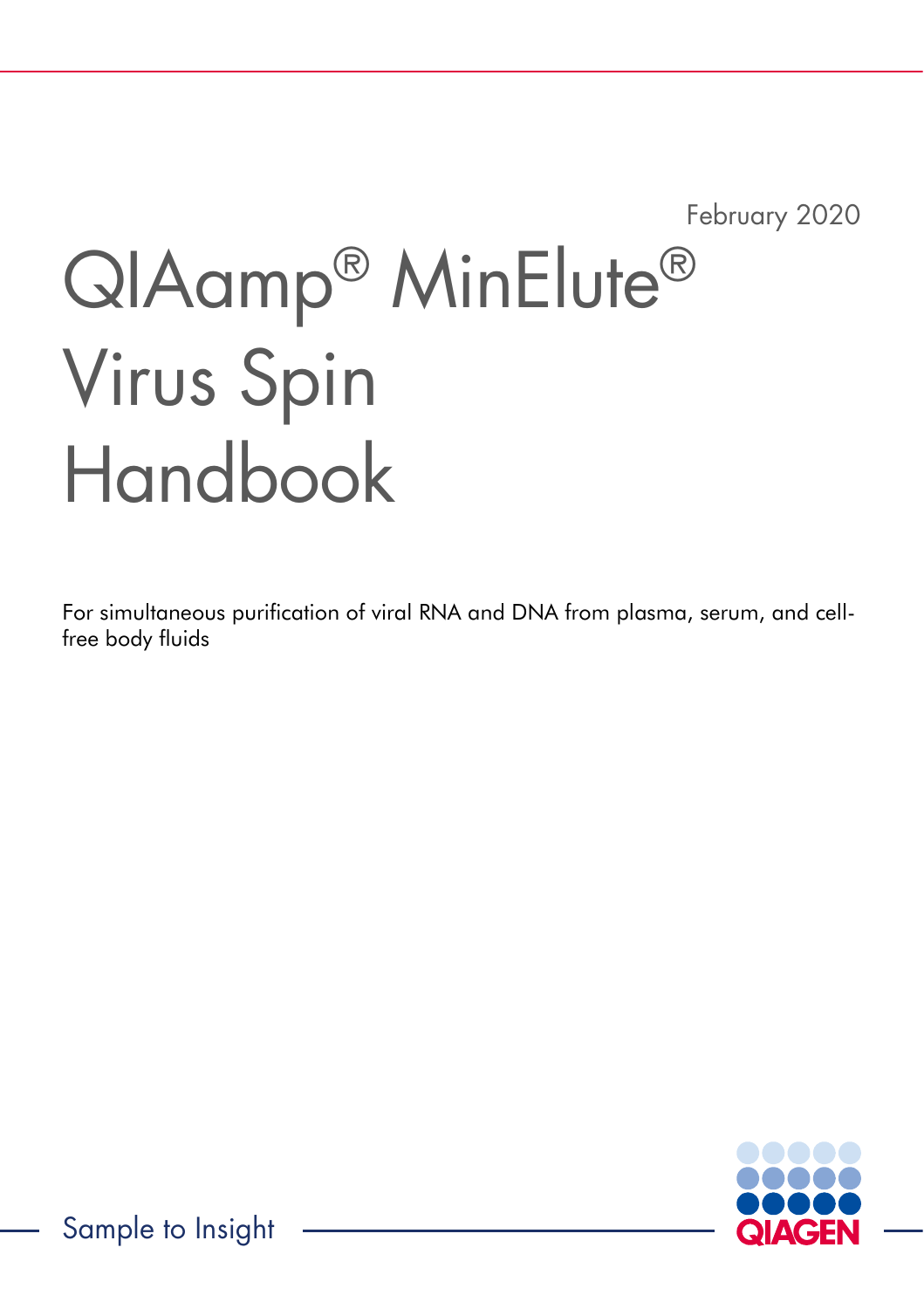### Contents

| Automated purification of nucleic acids on QIAcube Instruments  12 |  |
|--------------------------------------------------------------------|--|
|                                                                    |  |
|                                                                    |  |
|                                                                    |  |
|                                                                    |  |
| Processing QIAamp MinElute columns in a microcentrifuge  15        |  |
|                                                                    |  |
|                                                                    |  |
|                                                                    |  |
|                                                                    |  |
|                                                                    |  |
|                                                                    |  |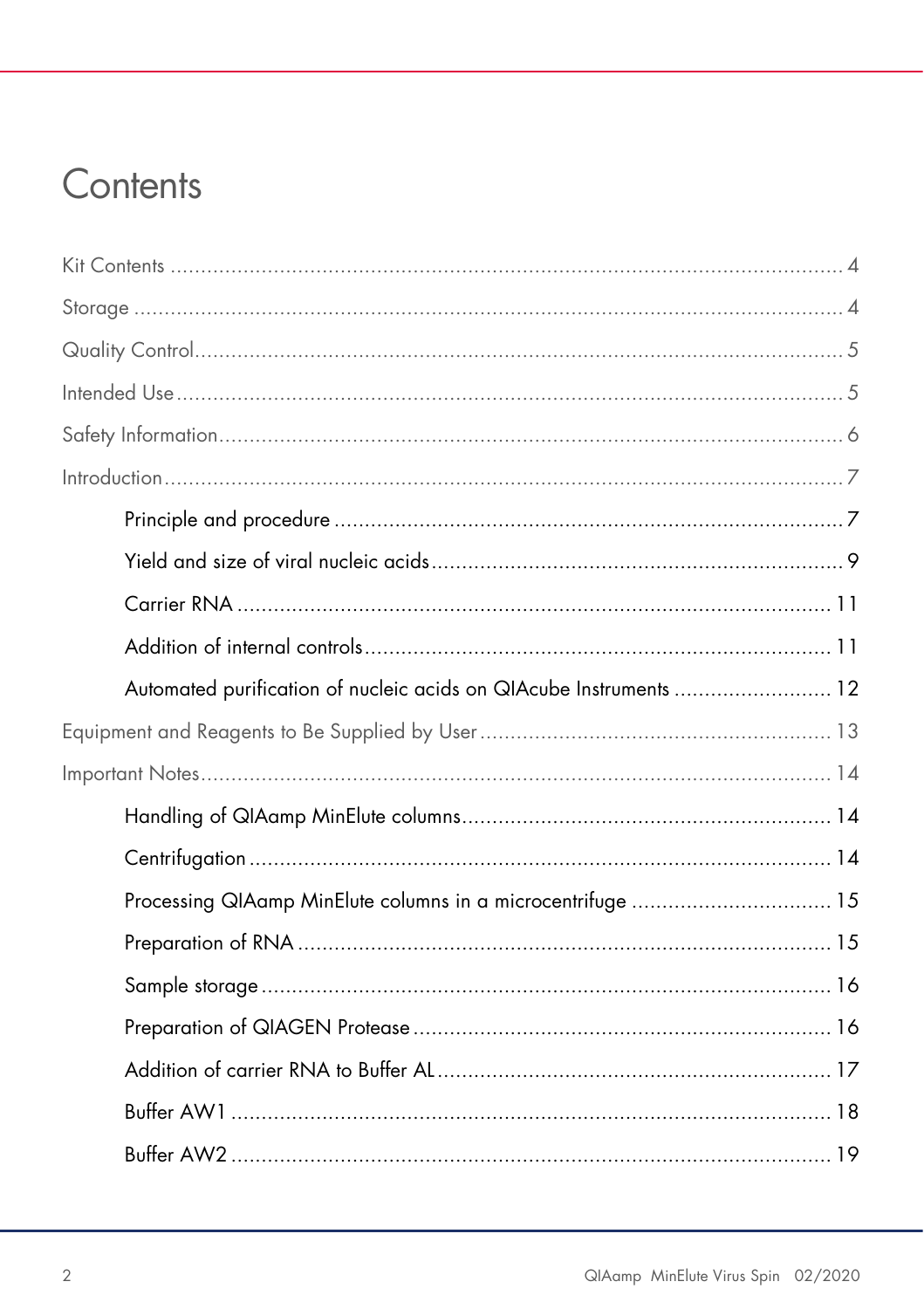| Protocol: Purification of Viral Nucleic Acids from Plasma or Serum  20 |  |
|------------------------------------------------------------------------|--|
|                                                                        |  |
|                                                                        |  |
|                                                                        |  |
|                                                                        |  |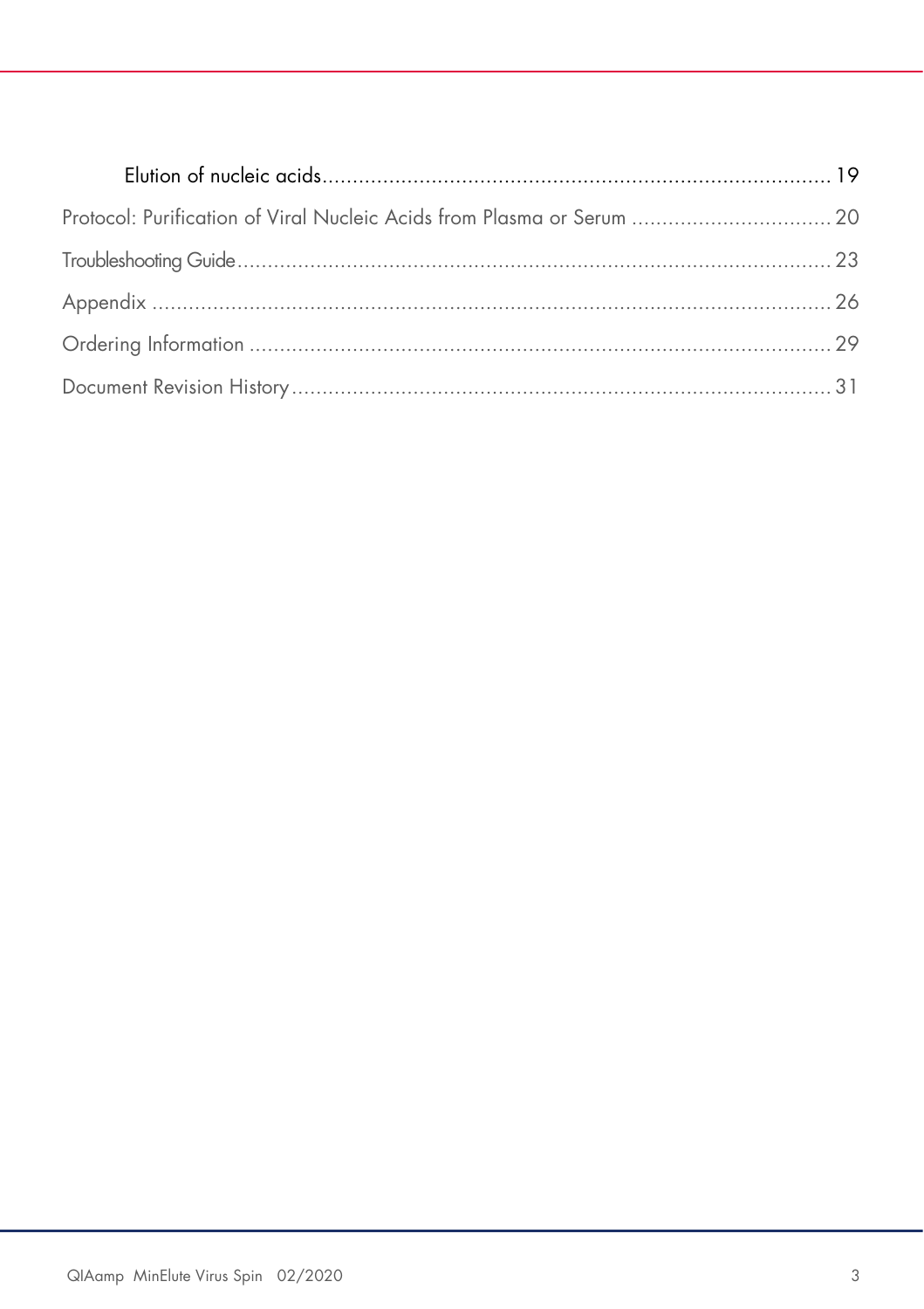### Kit Contents

| <b>QIAamp MinElute Virus Spin Kit</b><br>Catalog no.<br>Number of preps | (50)<br>57704<br>50 |
|-------------------------------------------------------------------------|---------------------|
| <b>QIAamp MinElute Columns</b>                                          | 50                  |
| Collection Tubes (2 ml)                                                 | 200                 |
| Buffer AL*                                                              | $12 \text{ ml}$     |
| Buffer AW1* (concentrate)                                               | $19$ m              |
| Buffer AW2 <sup>†</sup> (concentrate)                                   | $13 \text{ ml}$     |
| Buffer AVE <sup>†</sup> (tubes with purple caps)                        | $5 \times 2$ ml     |
| Protease Resuspension Buffer <sup>t</sup>                               | 6 ml                |
| Carrier RNA (tubes with red caps)                                       | $310 \mu g$         |
| QIAGEN <sup>®</sup> Protease <sup>‡</sup>                               | 1 vial              |

Contains a chaotropic salt. Take appropriate laboratory safety measures and wear gloves when handling. Not compatible with disinfectants containing bleach. See page 6 for safety information

† Contains sodium azide as a preservative.

‡ Resuspension volume 1.4 ml. See "Preparation of QIAGEN Protease", page 16.

### Storage

QIAamp MinElute columns should be stored at 2–8°C upon arrival.

All buffers can be stored at room temperature (15–25°C).

Lyophilized carrier RNA can be stored at room temperature (15–25°C) until the expiration date on the kit box. Carrier RNA can only be dissolved in Buffer AVE; dissolved carrier RNA should be immediately added to Buffer AL as described on page 17. This solution should be prepared fresh, and is stable at 2–8°C for up to 48 hours. Unused portions of carrier RNA dissolved in Buffer AVE should be frozen in aliquots at –20°C.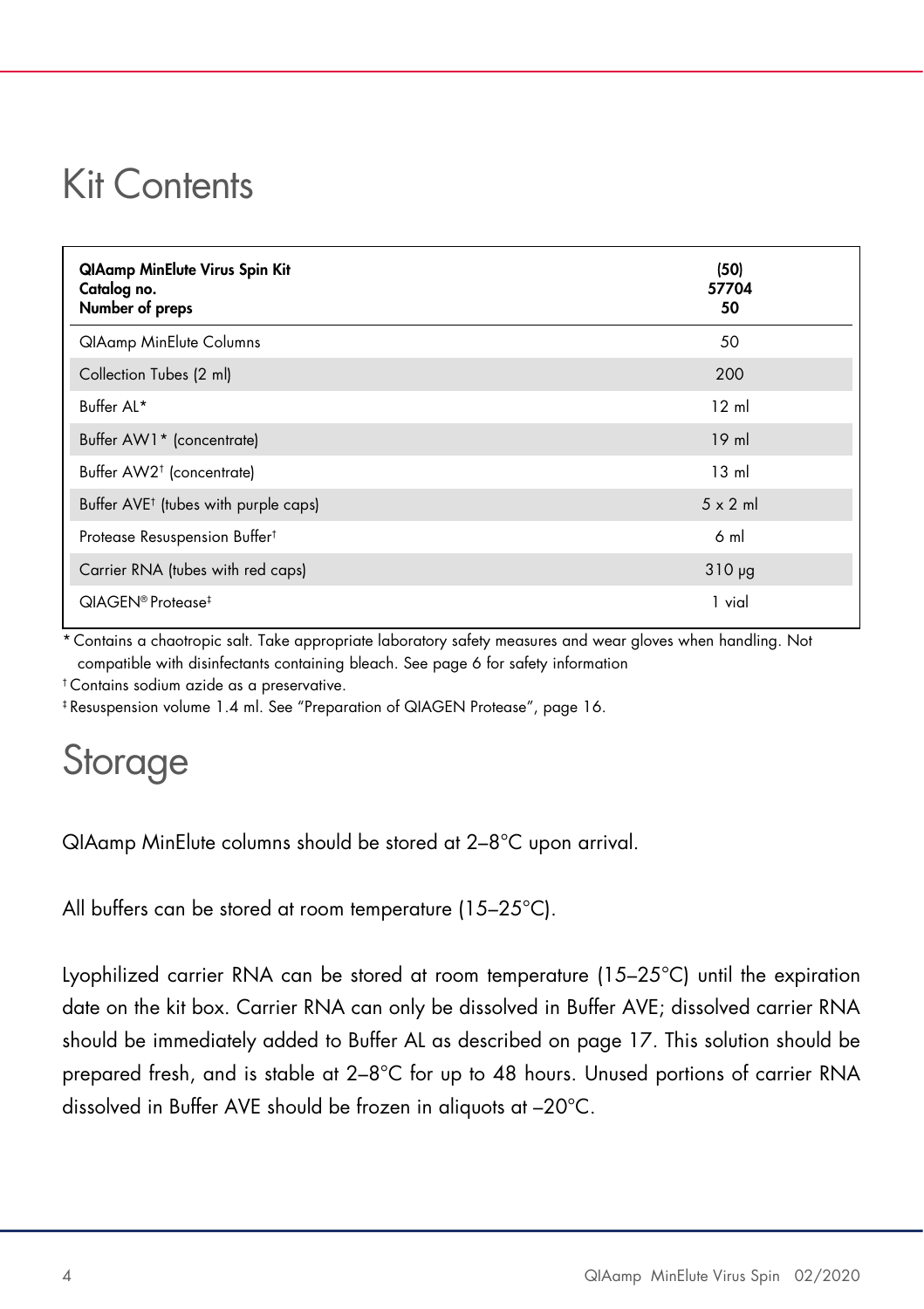Lyophilized QIAGEN Protease can be stored at room temperature (15–25°C) until the kit expiration date without affecting performance.

QIAGEN Protease reconstituted in Buffer AVE or Protease Resuspension Buffer is stable for up to 1 year when stored at  $2-8$ °C, but only until the kit expiration date. Keeping the QIAGEN Protease stock solution at room temperature for prolonged periods of time should be avoided.

# Quality Control

In accordance with QIAGEN's ISO-certified Quality Management System, each lot of QIAamp MinElute Virus Spin Kits is tested against predetermined specifications to ensure consistent product quality.

### Intended Use

The QIAamp MinElute Virus Spin Kit is intended for molecular biology applications. This product is not intended for the diagnosis, prevention, or treatment of a disease.

QIAcube® Connect is designed to perform fully automated purification of nucleic acids and proteins in molecular biology applications. The system is intended for use by professional users trained in molecular biological techniques and the operation of QIAcube Connect.

All due care and attention should be exercised in the handling of the products. We recommend all users of QIAGEN products to adhere to the NIH guidelines that have been developed for recombinant DNA experiments, or to other applicable guidelines.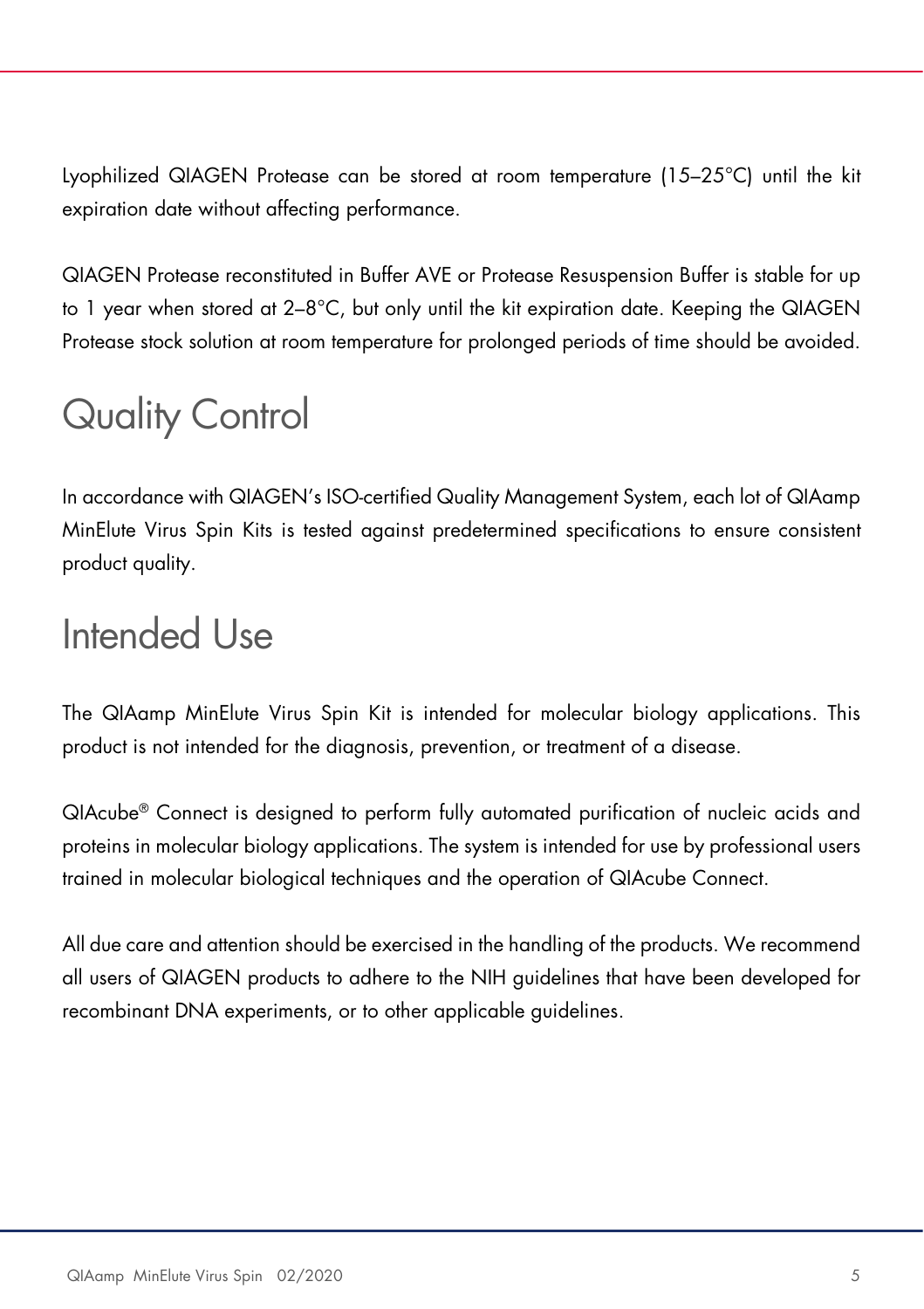# Safety Information

 When working with chemicals, always wear a suitable lab coat, disposable gloves, and protective goggles. For more information, please consult the appropriate safety data sheets (SDSs). These are available online in convenient and compact PDF format at www.qiagen.com/safety where you can find, view, and print the SDS for each QIAGEN kit and kit component.



DO NOT add bleach or acidic solutions directly to waste containing Buffer AL or Buffer AW1.

Buffer AL and Buffer AW1 contain guanidine hydrochloride, which can form highly reactive compounds when combined with bleach. If liquid containing these buffers is spilt, clean with suitable laboratory detergent and water. If the spilt liquid contains potentially infectious agents, clean the affected area first with laboratory detergent and water, and then with  $1\%$  (v/v) sodium hypochlorite\*.

<sup>\*</sup> When working with chemicals, always wear a suitable lab coat, disposable gloves, and protective goggles. For more information, consult the appropriate safety data sheets (SDSs), available from the product supplier.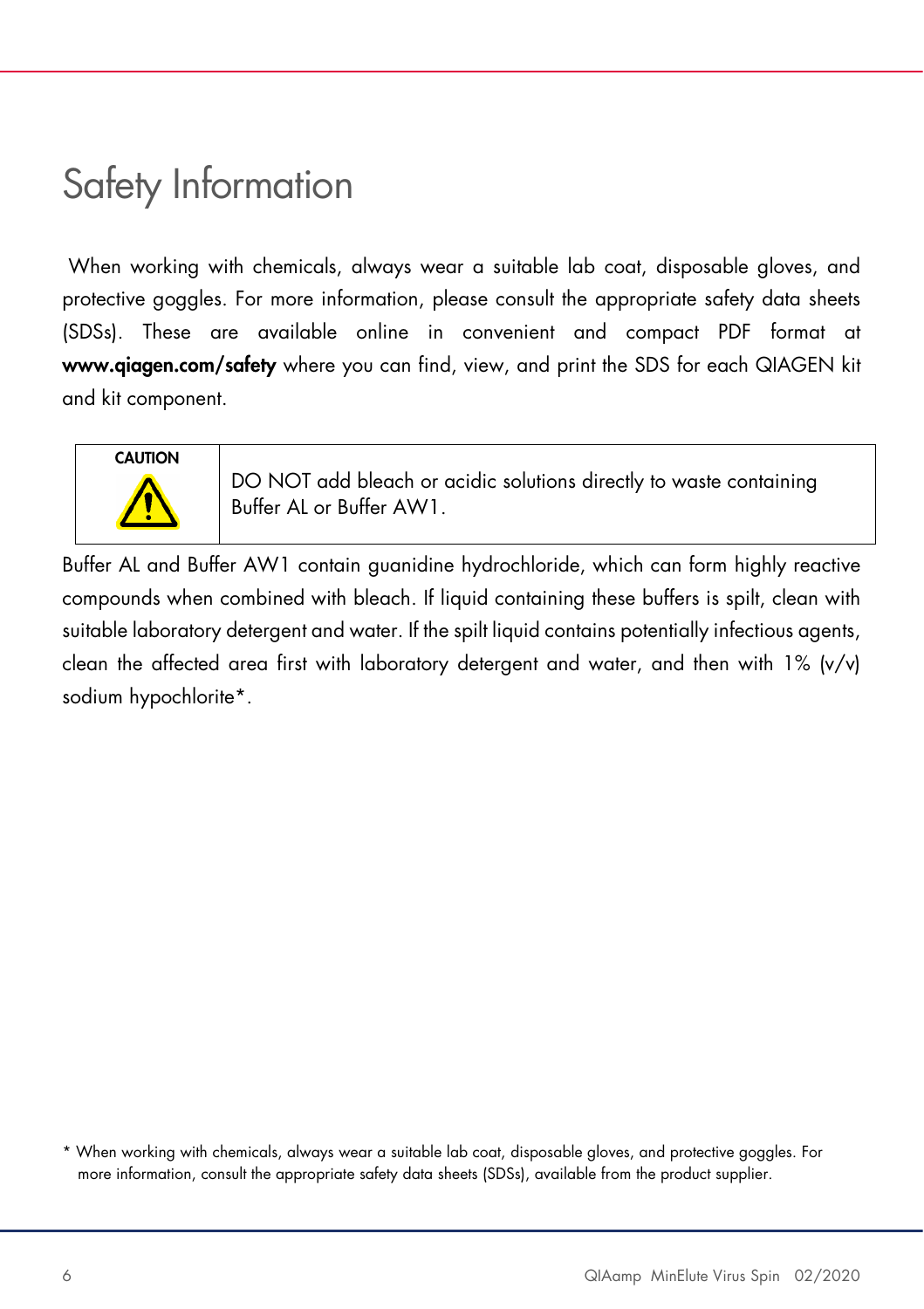### Introduction

The QIAamp MinElute Virus Spin Kit uses well-established technology for simultaneous purification of viral DNA and RNA. The kit combines the selective binding properties of a silica-based membrane with flexible elution volumes of between 20 and 150 µl. The procedure is suitable for use with plasma, serum, and other cell-free body fluids. Samples can be either fresh or frozen, provided that they have not been frozen and thawed more than once (see page 16). Viral nucleic acids are eluted in Buffer AVE, ready for use in amplification reactions or storage at –20°C. Purified nucleic acids are free of proteins, nucleases, and other impurities.

#### Principle and procedure

The QIAamp MinElute Virus Spin procedure comprises 4 steps (lyse, bind, wash, elute) and is carried out using QIAamp MinElute columns in a standard microcentrifuge or fully automated on the QIAcube Connect (see "Automated purification of nucleic acids on QIAcube Instruments", page 12). The procedure is designed to ensure that there is no sample-to-sample cross-contamination and allows safe handling of potentially infectious samples. The simple QIAamp MinElute Spin procedure, which is highly suited for simultaneous processing of multiple samples, yields pure nucleic acid in less than 1 hour. The QIAamp MinElute Virus Spin Kit can be used for isolation of viral RNA and DNA from a broad range of RNA and DNA viruses. However, performance cannot be guaranteed for every virus species and must be validated by the customer.

#### Sample volumes using the QIAamp MinElute Virus Spin Kit

Each QIAamp MinElute column can bind nucleic acids that are longer than 200 bases, but yield depends on sample volume and virus titer. The spin procedure is optimized for use with a starting volume of 200 µl.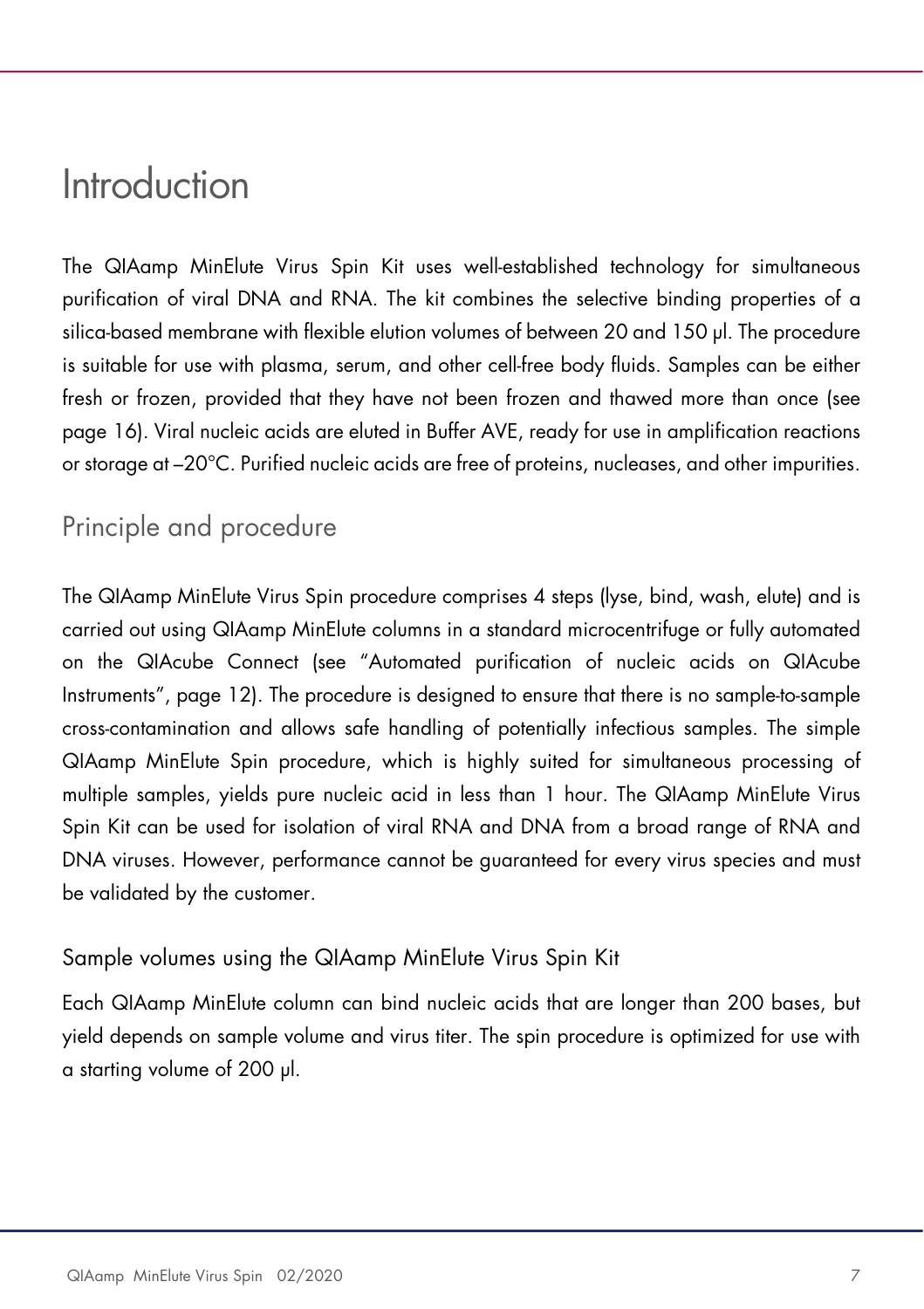#### Lysis with QIAGEN Protease

Samples are lysed under highly denaturing conditions at elevated temperatures. Lysis is performed in the presence of QIAGEN Protease and Buffer AL, which together ensure inactivation of RNases.

#### Adsorption to the QIAamp MinElute membrane

Binding conditions are adjusted by adding ethanol to allow optimal binding of the viral RNA and DNA to the membrane. Lysates are then transferred onto a QIAamp MinElute column and viral nucleic acids are adsorbed onto the silica-gel membrane as the lysate is drawn through by centrifugation. Salt and pH conditions ensure that protein and other contaminants, which can inhibit PCR and other downstream enzymatic reactions, are not retained on the QIAamp MinElute membrane.

QIAamp MinElute columns fit into most standard microcentrifuge tubes. Due to the volume of filtrate, 2 ml collection tubes (provided) are required to support the QIAamp MinElute column during loading and wash steps.

#### Removal of residual contaminants

Nucleic acids remain bound to the membrane, while contaminants are efficiently washed away during 3 wash steps. In a single step, highly pure viral RNA and DNA are eluted in Buffer AVE, equilibrated to room temperature.

#### Elution of pure nucleic acids

Elution is performed using Buffer AVE. The QIAamp MinElute columns allow minimal elution volumes of only 20 µl. Low elution volume leads to highly concentrated nucleic acid eluates.

For downstream applications that require small starting volumes (e.g., some PCR and RT-PCR assays) a more concentrated eluate may increase assay sensitivity.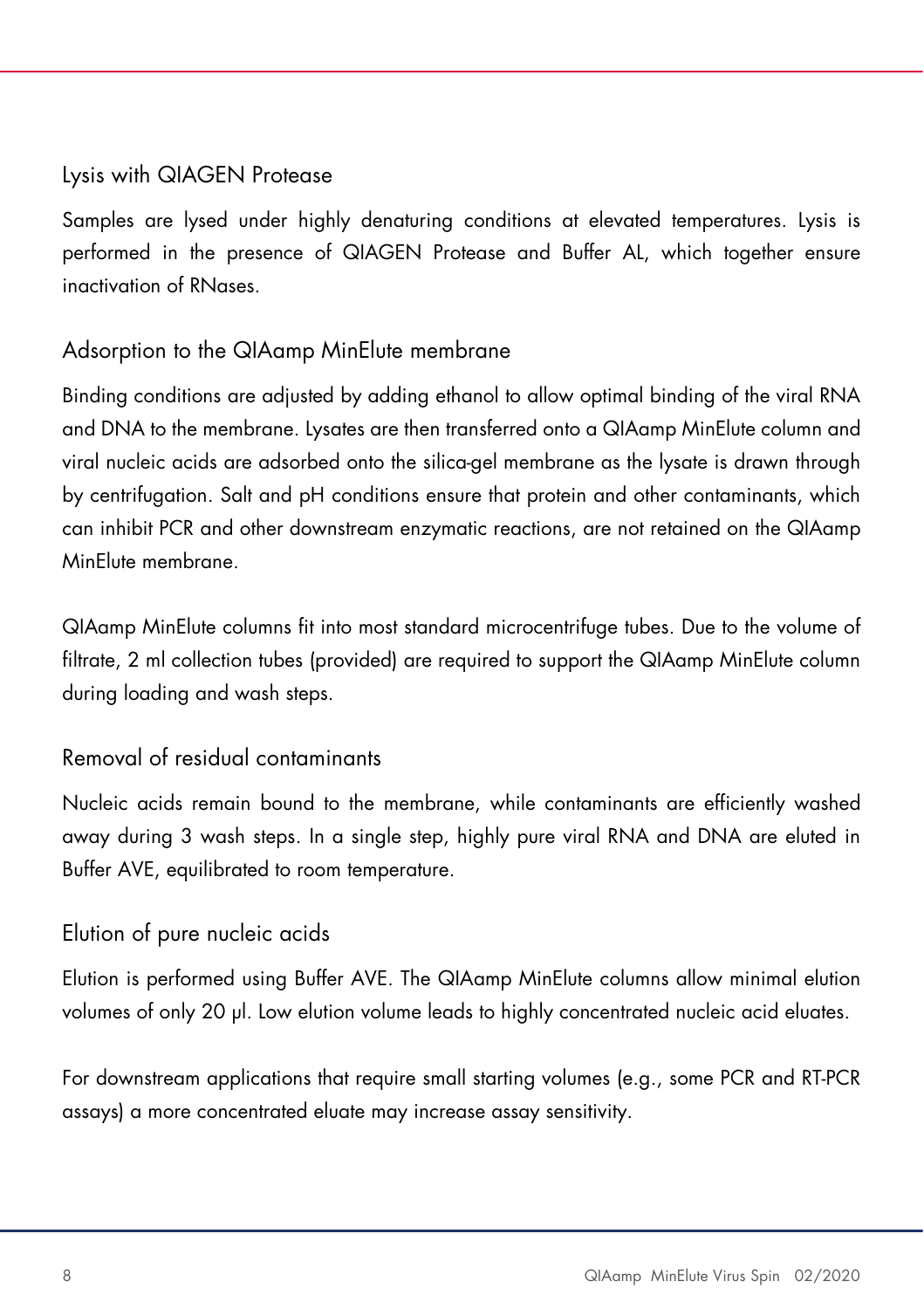For downstream applications that require a larger starting volume, the elution volume can be increased up to 150 µl. However, an increase in elution volume will decrease the concentration of nucleic acids in the eluate.

The eluate volume recovered can be up to 5 µl less than the volume of elution buffer applied to the column; for example, an elution buffer volume of 20 µl results in >15 µl final eluate. The volume of eluate recovered depends on the nature of the sample.

Eluted DNA can be collected in standard 1.5 ml microcentrifuge tubes (not provided). If the purified viral RNA and DNA is to be stored for up to 24 hours, storage at 2–8°C is recommended. For periods of storage longer than 24 hours, storage at –20°C is recommended.

#### Yield and size of viral nucleic acids

Yields of viral nucleic acid isolated from biological samples are normally below 1 µg and are therefore difficult to determine with a spectrophotometer. Quantitative amplification methods are recommended for determination of yields. When quantifying nucleic acids isolated using the QIAamp MinElute Virus Spin protocol, remember that there will be considerably more carrier RNA in the sample than viral RNA. The size distribution of viral nucleic acid purified with this procedure can be checked by agarose gel electrophoresis and hybridization to a virus-specific labeled probe followed by autoradiography (Sambrook, J. and Russell, D.W. [2001] Molecular Cloning: A Laboratory Manual , 3rd ed. Cold Spring Harbor, NY: Cold Spring Harbor Laboratory Press).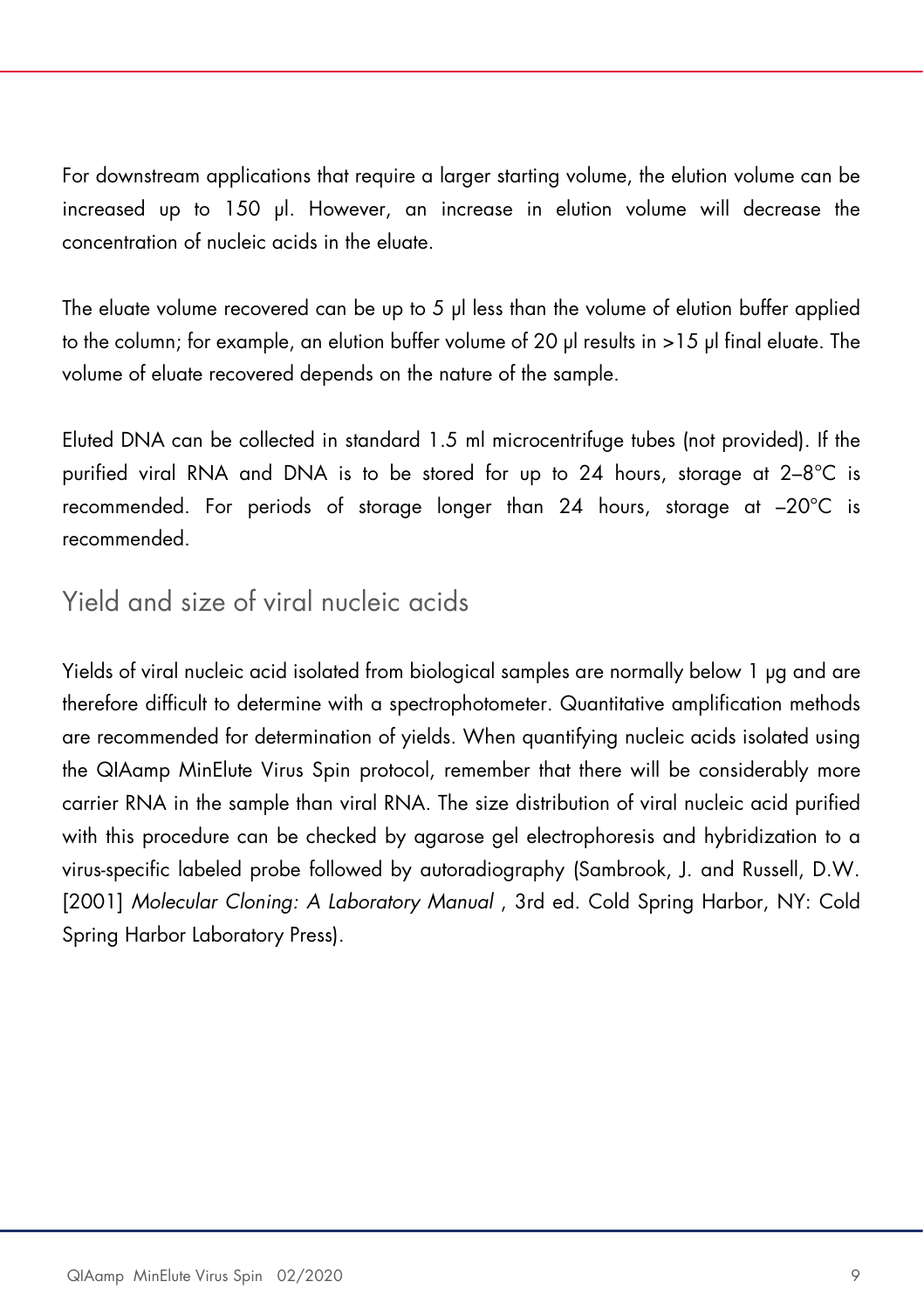

#### The QIAamp MinElute Virus Spin Procedure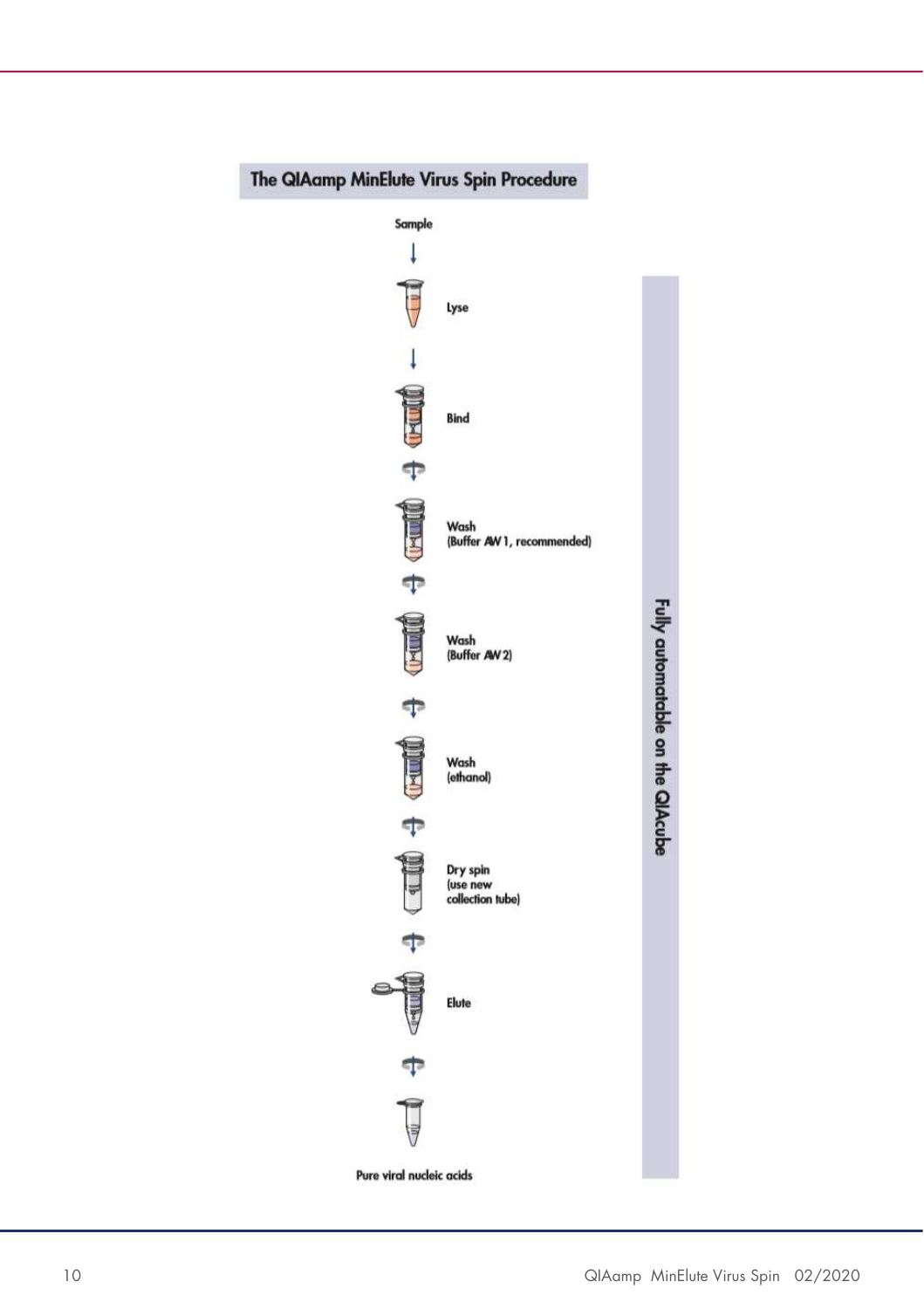#### Carrier RNA

Carrier RNA serves two purposes. Firstly, it enhances binding of viral nucleic acids to the QIAamp membrane, especially if there are very few target molecules in the sample. Secondly, the addition of large amounts of carrier RNA reduces the chance of viral RNA degradation in the rare event that RNase molecules escape denaturation by the chaotropic salts and detergent in Buffer AL. If carrier RNA is not added to Buffer AL this may lead to reduced viral RNA or DNA recovery.

The amount of lyophilized carrier RNA (provided) is sufficient for the volume of Buffer AL supplied with the kit. The concentration of carrier RNA has been adjusted so that the QIAamp MinElute Virus Spin protocol can be used as a generic purification system compatible with many different amplification systems and is suitable for a wide range of RNA and DNA viruses.

Different amplification systems vary in efficiency depending on the total amount of nucleic acid present in the reaction. Eluates from this kit contain both viral nucleic acids and carrier RNA, and amounts of carrier RNA will greatly exceed amounts of viral nucleic acids. Calculations of how much eluate to add to downstream amplifications should therefore be based on the amount of carrier RNA added. To obtain the highest levels of sensitivity in amplification reactions, it may be necessary to adjust the amount of carrier RNA added to Buffer AL.

#### Addition of internal controls

Using the QIAamp MinElute Virus Spin protocol in combination with commercially available amplification systems may require the introduction of an internal control into the purification procedure. Internal control RNA or DNA should be added together with the carrier RNA to the lysis buffer. For optimal purification efficiency, internal control molecules should be longer than 200 nucleotides, as smaller molecules are not efficiently recovered. Refer to the manufacturer's instructions in order to determine the optimal concentration. Using a concentration other than that recommended may reduce amplification efficiency.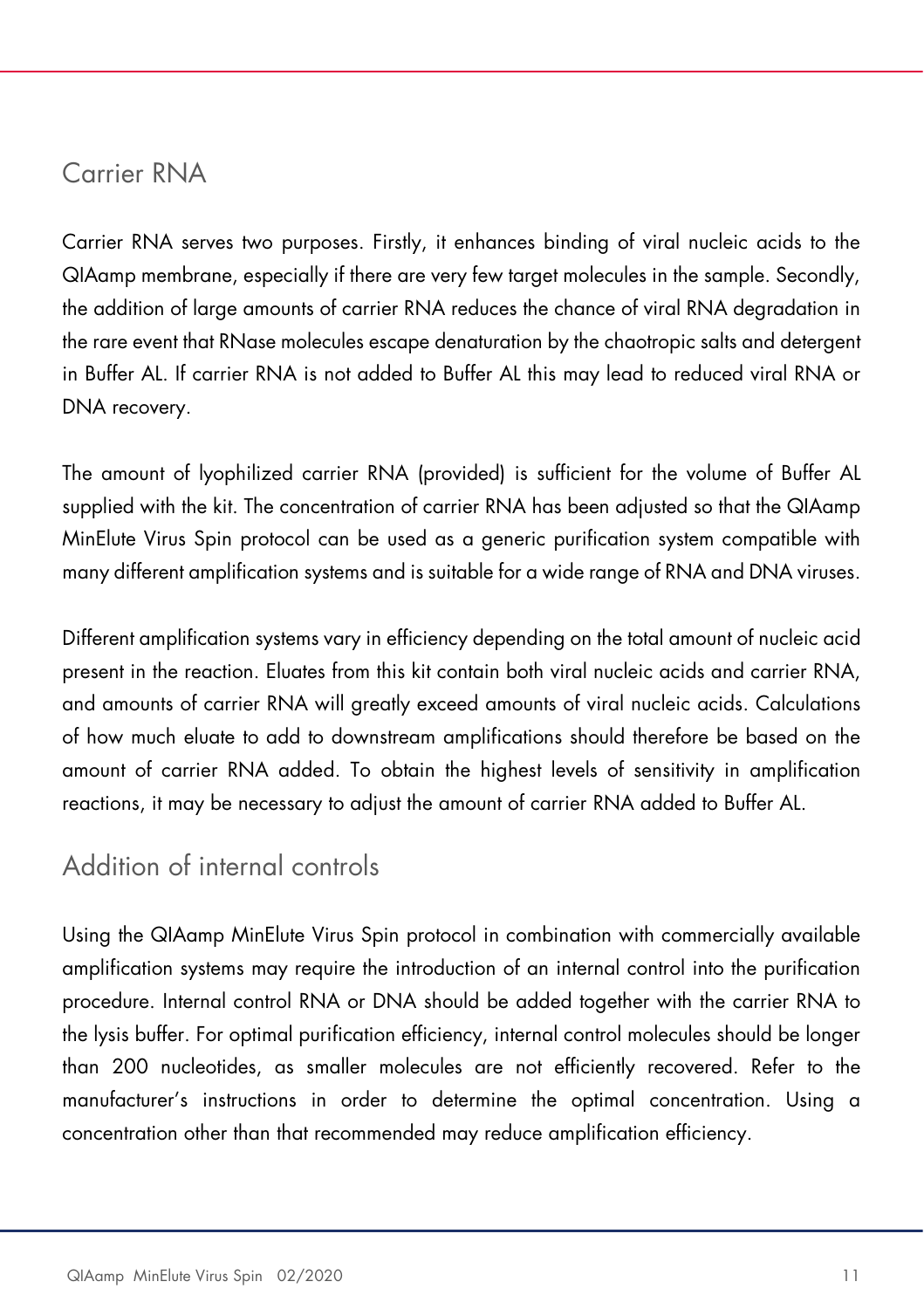#### Automated purification of nucleic acids on QIAcube Instruments

Purification of nucleic acids can be fully automated on QIAcube Connect or the classic QIAcube. The innovative QIAcube instruments use advanced technology to process QIAGEN spin columns, enabling seamless integration of automated, low-throughput sample prep into your laboratory workflow. Sample preparation using QIAcube instruments follows the same steps as the manual procedure (i.e., lyse, bind, wash and elute), enabling you to continue using the QIAamp MinElute Virus Spin Kit for purification of high-quality nucleic acids.

QIAcube instruments are preinstalled with protocols for purification of plasmid DNA, genomic DNA, RNA, viral nucleic acids and proteins, plus DNA and RNA cleanup. The range of protocols available is continually expanding, and additional QIAGEN protocols can be downloaded free of charge at www.qiagen.com/aiacubeprotocols.



QIAcube Connect.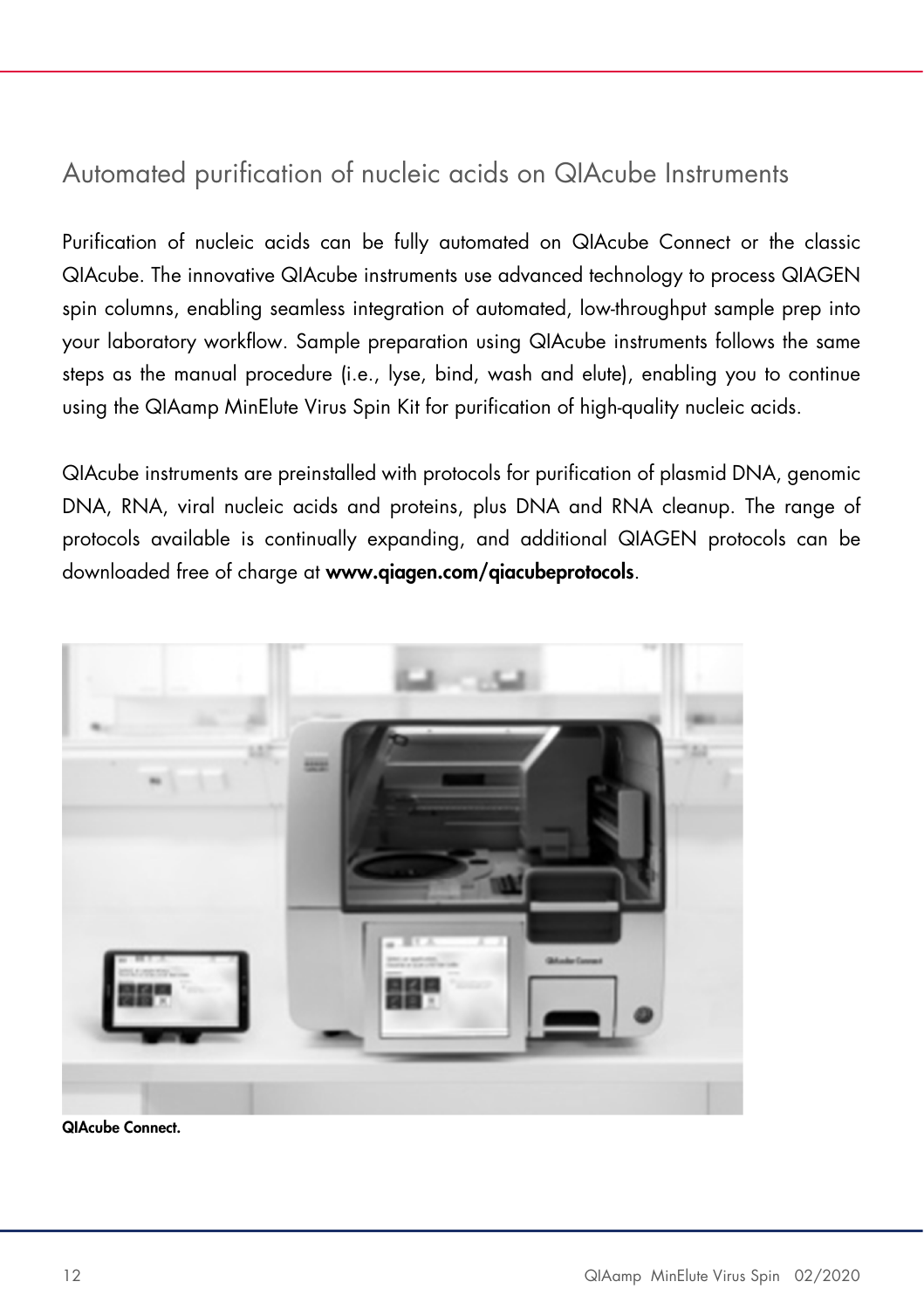# Equipment and Reagents to Be Supplied by User

When working with chemicals, always wear a suitable lab coat, disposable gloves, and protective goggles. For more information, consult the appropriate safety data sheets (SDSs), available from the product supplier.

- Ethanol (96–100%)\*
- 1.5 ml microcentrifuge tubes (e.g., Sarstedt Safety-Cap, cat. no. 72.690 or Eppendorf<sup>®</sup>
- Safe-Lock, cat. no. 0030 120.086)<sup>†</sup> for elution
- Pipet tips (pipet tips with aerosol barriers for preventing cross-contamination are recommended)
- Disposable gloves
- Heating block for lysis of samples at 56°C
- Microcentrifuge (with rotor for 1.5 ml and 2 ml tubes)
- Vortexer
- For samples <200 µl: 0.9% NaCl solution

\* Do not use denatured alcohol, which contains other substances such as methanol or methylethylketone. † This is not a complete list of suppliers and does not include many important vendors of biological supplies.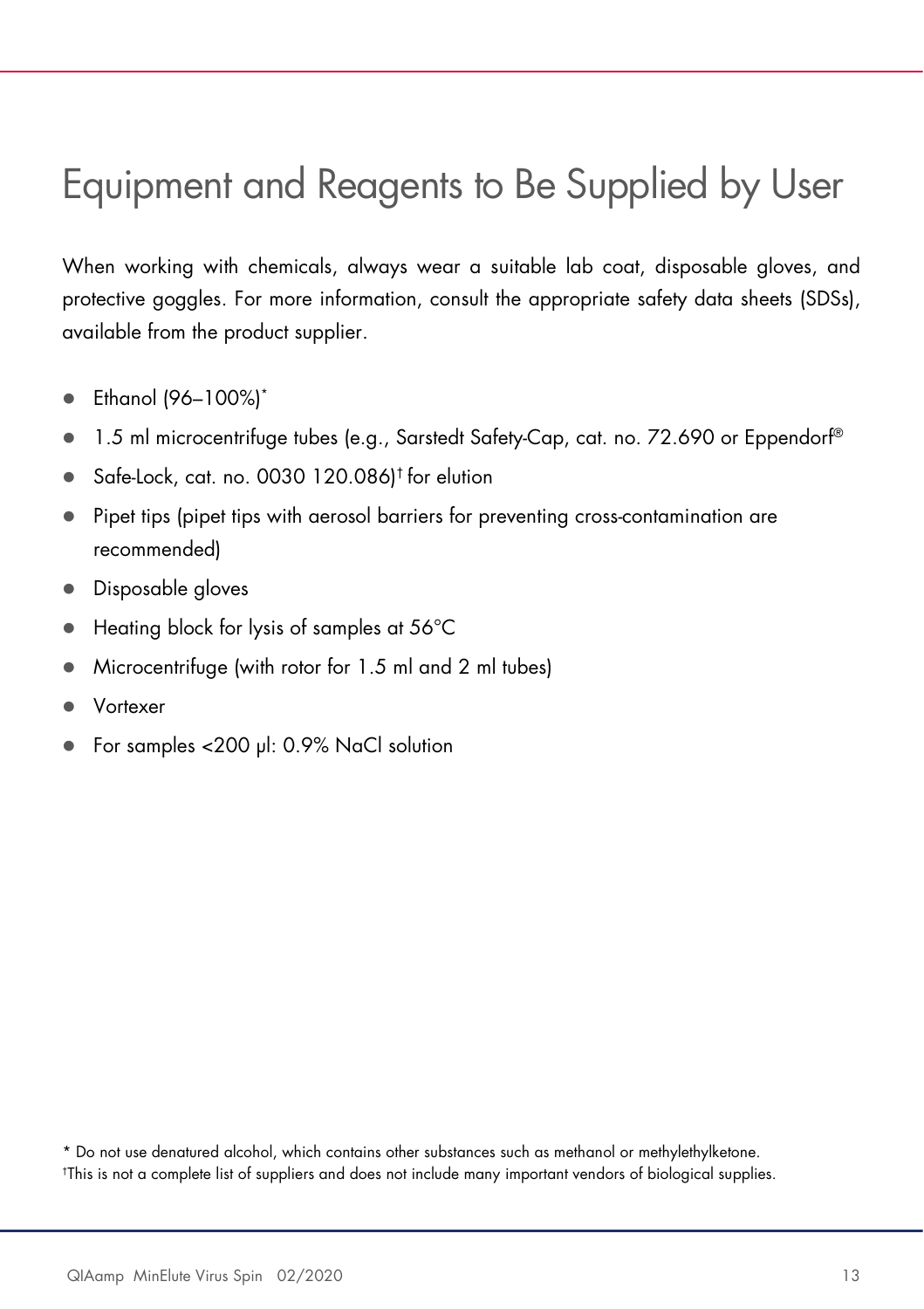### Important Notes

#### Handling of QIAamp MinElute columns

Because of the sensitivity of nucleic acid amplification technologies, the following precautions are necessary when handling QIAamp MinElute columns in order to avoid cross-contamination between sample preparations:

- Carefully apply the sample or solution to the QIAamp MinElute column. Pipet the sample into the QIAamp MinElute column without wetting the rim of the column.
- Change pipet tips between all liquid transfers. The use of aerosol-barrier pipet tips is recommended.
- Avoid touching the QIAamp MinElute membrane with the pipet tip.
- After all pulse-vortexing steps, briefly centrifuge the microcentrifuge tubes to remove drops from the inside of the lid.
- Wear gloves throughout the entire procedure. In case of contact between gloves and sample, change gloves immediately.

#### **Centrifugation**

QIAamp MinElute columns will fit into most standard 1.5–2 ml microcentrifuge tubes. Additional 2 ml collection tubes are available separately.

Centrifugation of QIAamp MinElute columns is performed at 6000 x  $q$  (8000 rpm) to reduce centrifuge noise. Centrifuging QIAamp MinElute columns at full speed will not affect DNA or RNA yield. Centrifugation at lower speeds is also acceptable, provided that nearly all of each solution is transferred through the QIAamp MinElute membrane.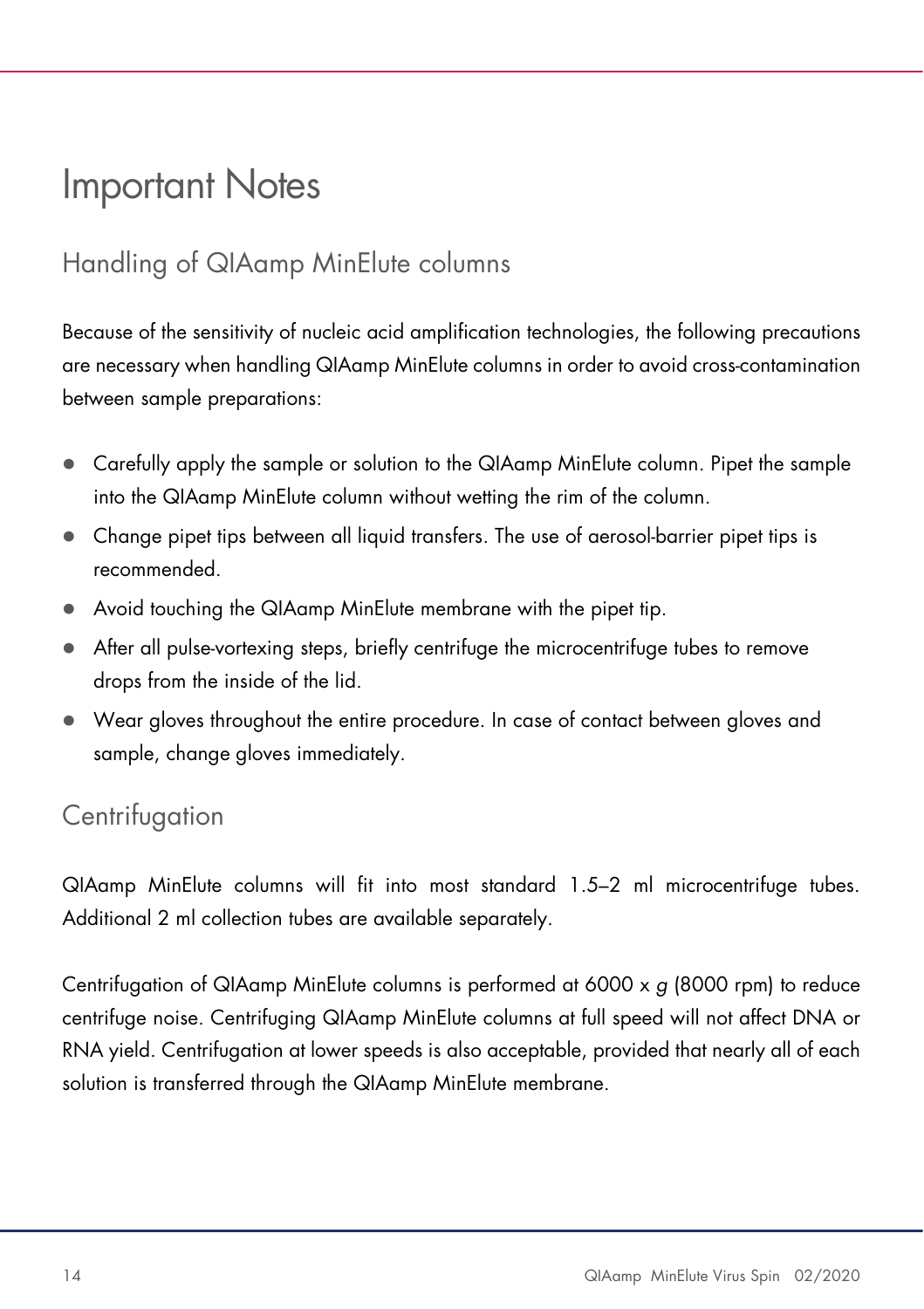For the dry spin at the end of the washing procedure and for elution, centrifugation should be carried out at full speed.

All centrifugation steps should be carried out at room temperature.

#### Processing QIAamp MinElute columns in a microcentrifuge

- Close the QIAamp MinElute column before placing it in the microcentrifuge. Centrifuge as described.
- Remove the QIAamp MinElute column and collection tube from the microcentrifuge. Place the QIAamp MinElute column in a new collection tube. Discard the filtrate and the collection tube. Please note that the filtrate may contain hazardous waste and should be disposed of appropriately.
- Open only one QIAamp MinElute column at a time, and take care to avoid generating aerosols.
- For efficient parallel processing of multiple samples, we recommend filling a rack with collection tubes so that the QIAamp MinElute columns can be transferred after centrifugation. Used collection tubes containing the filtrate can be discarded, and the new collection tubes containing the QIAamp MinElute columns can be placed directly in the microcentrifuge.

#### Preparation of RNA

When preparing viral RNA, work quickly during the manual steps of the procedure. If you have not previously worked with RNA, read the Appendix on page 26 before starting.

Buffer AVE is RNase-free upon delivery. It contains sodium azide, an antimicrobial agent that prevents growth of RNase-producing organisms. However, as this buffer does not contain any RNase inhibitors, it will not actively inhibit RNases introduced by inappropriate handling. Extreme care should be taken to avoid contamination with RNases when handling Buffer AVE.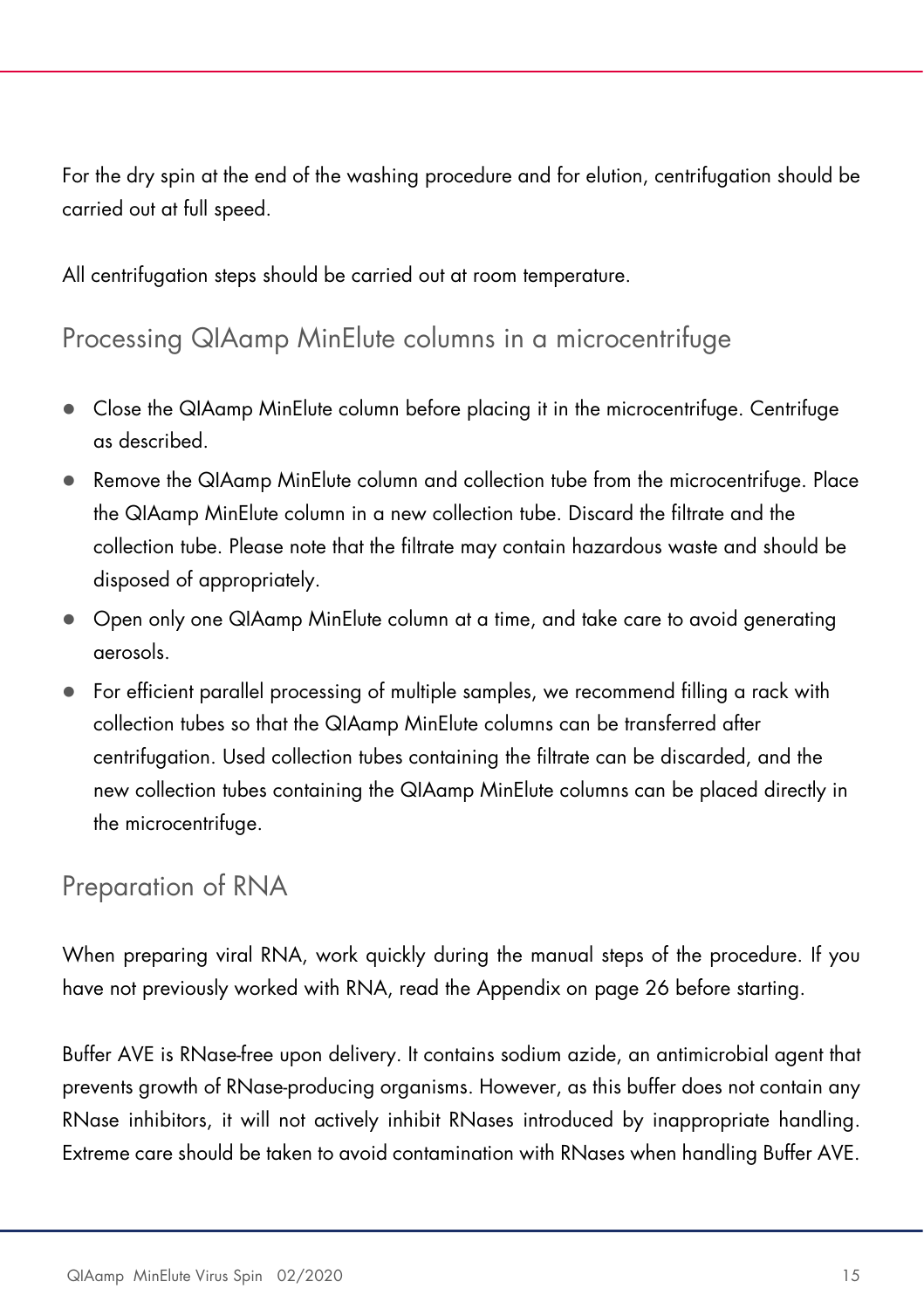#### Sample storage

After collection and centrifugation, plasma or serum can be stored at  $2-8^{\circ}$ C for up to 6 hours. For long-term storage, freezing at –20°C or –80°C in aliquots is recommended. Frozen plasma or serum samples must not be thawed more than once. Repeated freeze–thawing leads to denaturation and precipitation of proteins, resulting in reduced viral titers and therefore reduced yields of viral nucleic acids. In addition, cryoprecipitates formed during freeze– thawing will clog the QIAamp MinElute membrane. If cryoprecipitates are visible, they can be pelleted by centrifugation at 6800  $\times$  g for 3 minutes. The cleared supernatant should be removed and processed immediately without disturbing the pellet. This step will not reduce viral titers.

#### Preparation of QIAGEN Protease

This kit provides two alternative buffers for dissolving QIAGEN Protease — Buffer AVE (recommended) or Protease Resuspension Buffer.

Dissolving the protease in Buffer AVE provides a generic and efficient working solution for all starting materials.

As an alternative, dissolving QIAGEN Protease in Protease Resuspension Buffer provides efficient viral lysis for most sample types. For some starting materials, such as EDTA plasma, performance is slightly enhanced. However, Protease Resuspension Buffer is not compatible with samples or internal controls that contain phosphate (e.g., viral transport medium, cell culture supernatants, or phosphate-buffered saline). If the sample or internal control contains phosphate, it is highly recommended to resuspend QIAGEN Protease in Buffer AVE.

Add 1.4 ml of Buffer AVE or Protease Resuspension Buffer to the vial of lyophilized QIAGEN Protease, and mix carefully to avoid foaming. Make sure that the QIAGEN Protease is completely dissolved. Label the resuspended QIAGEN Protease to indicate which buffer was used for resuspension.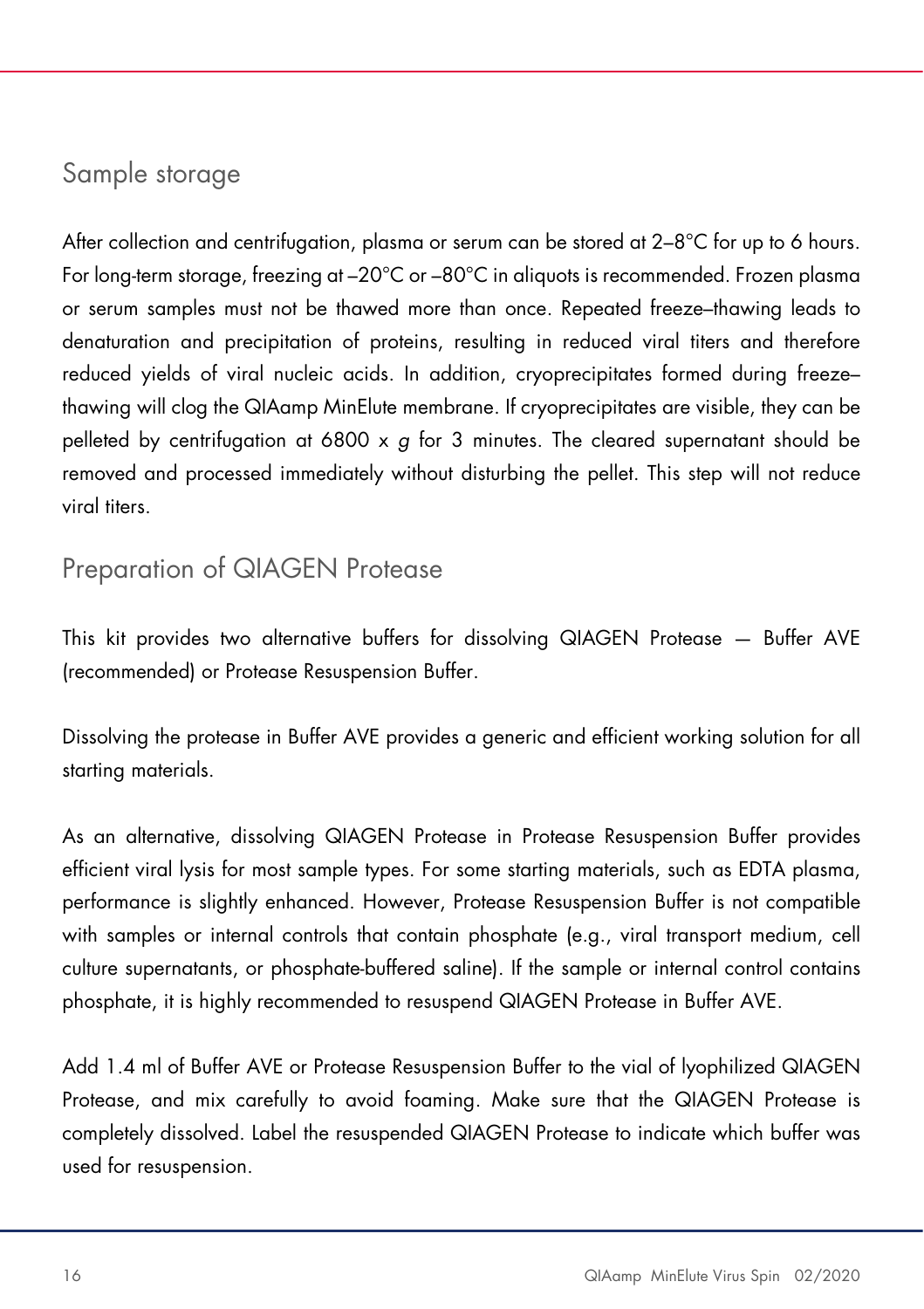Note: Do not add QIAGEN Protease directly to Buffer AL.

QIAGEN Protease reconstituted in Buffer AVE or Protease Resuspension Buffer is stable for 12 months when stored at 2–8°C, but only until the kit expiration date. Keeping the QIAGEN Protease stock solution at room temperature for prolonged periods of time should be avoided. Storage at –20°C will prolong its life, but repeated freezing and thawing should be avoided. Dividing the solution into aliquots and freezing at –20°C is recommended. Label the aliquots and indicate which buffer was used for resuspension.

Addition of carrier RNA to Buffer AL\*

Add 310 µl Buffer AVE to the tube containing 310 µg lyophilized carrier RNA to obtain a solution of 1 µg/µl. Dissolve the carrier RNA thoroughly, divide it into conveniently sized aliquots, and store it at –20°C. Do not freeze–thaw the aliquots of carrier RNA more than 3 times.

Note that carrier RNA does not dissolve in Buffer AL. It must first be dissolved in Buffer AVE and then added to Buffer AL.

Calculate the volume of Buffer AL–carrier RNA mix needed per batch of samples by selecting the number of samples to be **simultaneously** processed from

Table 1. For larger numbers of samples, volumes can be calculated using the following sample calculation:

| $\mathbf{n} \times 0.22$ ml = y ml                                     |
|------------------------------------------------------------------------|
| $y$ ml $\times$ 28 $y$ l/ml = z $y$ l                                  |
| where: $\mathbf{n}$ = number of samples to be processed simultaneously |
| $y =$ calculated volume of Buffer AL                                   |
| $z$ = volume of carrier RNA-Buffer AVE to add to Buffer AL             |

<sup>\*</sup> Contains chaotropic salt. Take appropriate laboratory safety measures and wear gloves when handling. Not compatible with disinfectants containing bleach. See page 6 for safety information.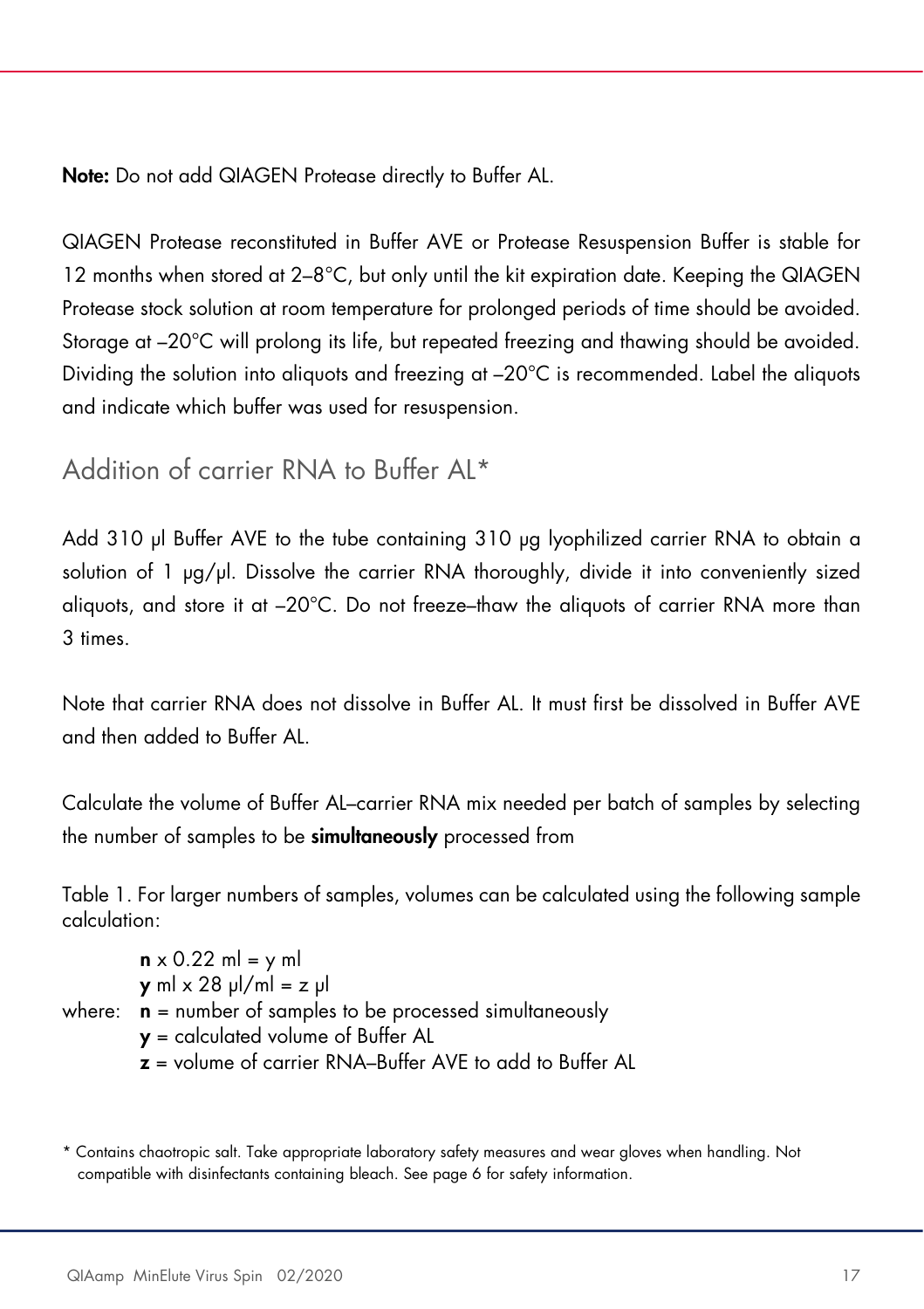|                |                        |                              |                | $  -$                  |                              |
|----------------|------------------------|------------------------------|----------------|------------------------|------------------------------|
| No.<br>samples | Vol. Buffer<br>AL (ml) | Vol. carrier<br>RNA-AVE (µl) | No.<br>samples | Vol. Buffer<br>AL (ml) | Vol. carrier<br>RNA-AVE (µl) |
| 1              | 0.22                   | 6.2                          | 13             | 2.86                   | 80.1                         |
| $\overline{2}$ | 0.44                   | 12.3                         | 14             | 3.08                   | 86.3                         |
| 3              | 0.66                   | 18.5                         | 15             | 3.30                   | 92.4                         |
| $\overline{4}$ | 0.88                   | 24.6                         | 16             | 3.52                   | 98.6                         |
| 5              | 1.10                   | 30.8                         | 17             | 3.74                   | 104.7                        |
| 6              | 1.32                   | 37.0.                        | 18             | 3.96                   | 110.9                        |
| $\overline{7}$ | 1.54                   | 43.1                         | 19             | 4.18                   | 117.0                        |
| 8              | 1.76                   | 49.3                         | 20             | 4.40                   | 123.2                        |
| 9              | 1.98                   | 55.4                         | 21             | 4.62                   | 129.4                        |
| 10             | 2.20                   | 61.6                         | 22             | 4.84                   | 135.5                        |
| 11             | 2.42                   | 67.8                         | 23             | 5.06                   | 141.7                        |
| 12             | 2.64                   | 73.9                         | 24             | 5.28                   | 147.8                        |
|                |                        |                              |                |                        |                              |

Gently mix by inverting the tube 10 times. To avoid foaming, do not vortex.

Table 1 Volumes of Buffer AL and carrier RNA–Buffer AVE mix required for the QIAamp MinElute Virus Spin procedure

Note: The sample-preparation procedure is optimized for 5.6 µg of carrier RNA per sample. If less carrier RNA has been shown to be better for your amplification system, transfer only the required amount of dissolved carrier RNA to the tubes containing Buffer AL. For each microgram of carrier RNA required per preparation, add 5 µl Buffer AVE-dissolved carrier RNA per milliliter of Buffer AL. (Use of less than 5.6 µg carrier RNA per sample must be validated for each particular sample type and downstream assay.)

#### Buffer AW1\*

Add 25 ml of ethanol (96–100%) to a bottle containing 19 ml of Buffer AW1 concentrate, as described on the bottle. Tick the check box on the label to indicate that ethanol has been

<sup>\*</sup>Contains chaotropic salt. Take appropriate laboratory safety measures and wear gloves when handling. Not compatible with disinfectants containing bleach. See page 10 for safety information.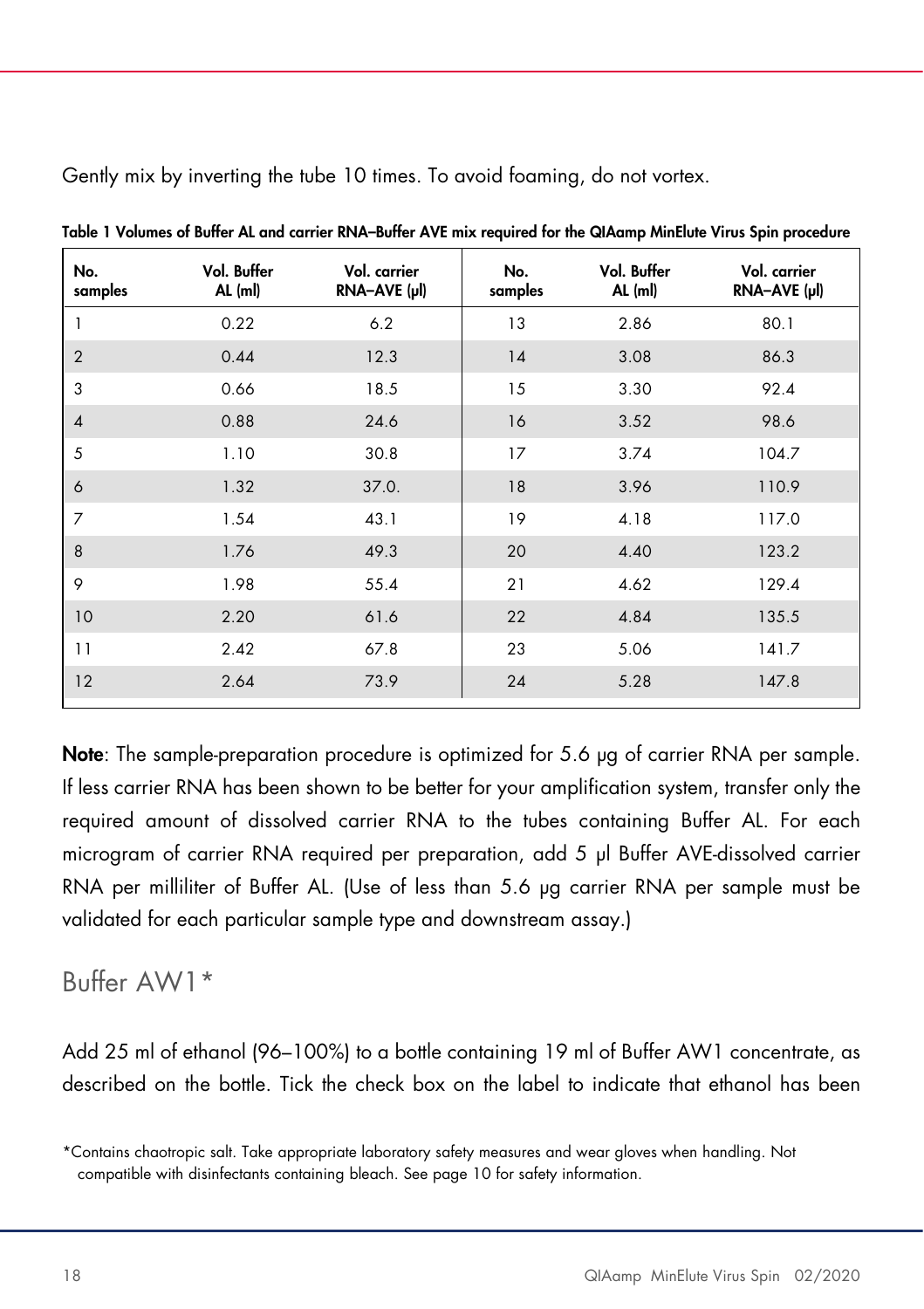added. Store reconstituted Buffer AW1 at room temperature (15–25°C). Reconstituted Buffer AW1 is stable for up to 1 year when stored at room temperature, but only until the kit expiration date.

Note: Always mix reconstituted Buffer AW1 by shaking before starting the procedure.

Buffer AW2\*

Add 30 ml of ethanol (96–100%) to a bottle containing 13 ml of Buffer AW2 concentrate, as described on the bottle. Tick the check box on the label to indicate that ethanol has been added. Store reconstituted Buffer AW2 at room temperature (15–25°C). Reconstituted Buffer AW2 is stable for up to 1 year when stored at room temperature, but only until the kit expiration date.

Note: Always mix reconstituted Buffer AW2 by shaking before starting the procedure.

Elution of nucleic acids

Elution buffer should be equilibrated to room temperature before it is applied to the column. Yields will be increased if the QIAamp MinElute column is incubated with the elution buffer at room temperature for 5 minutes before centrifugation.

\* Contains sodium azide as a preservative.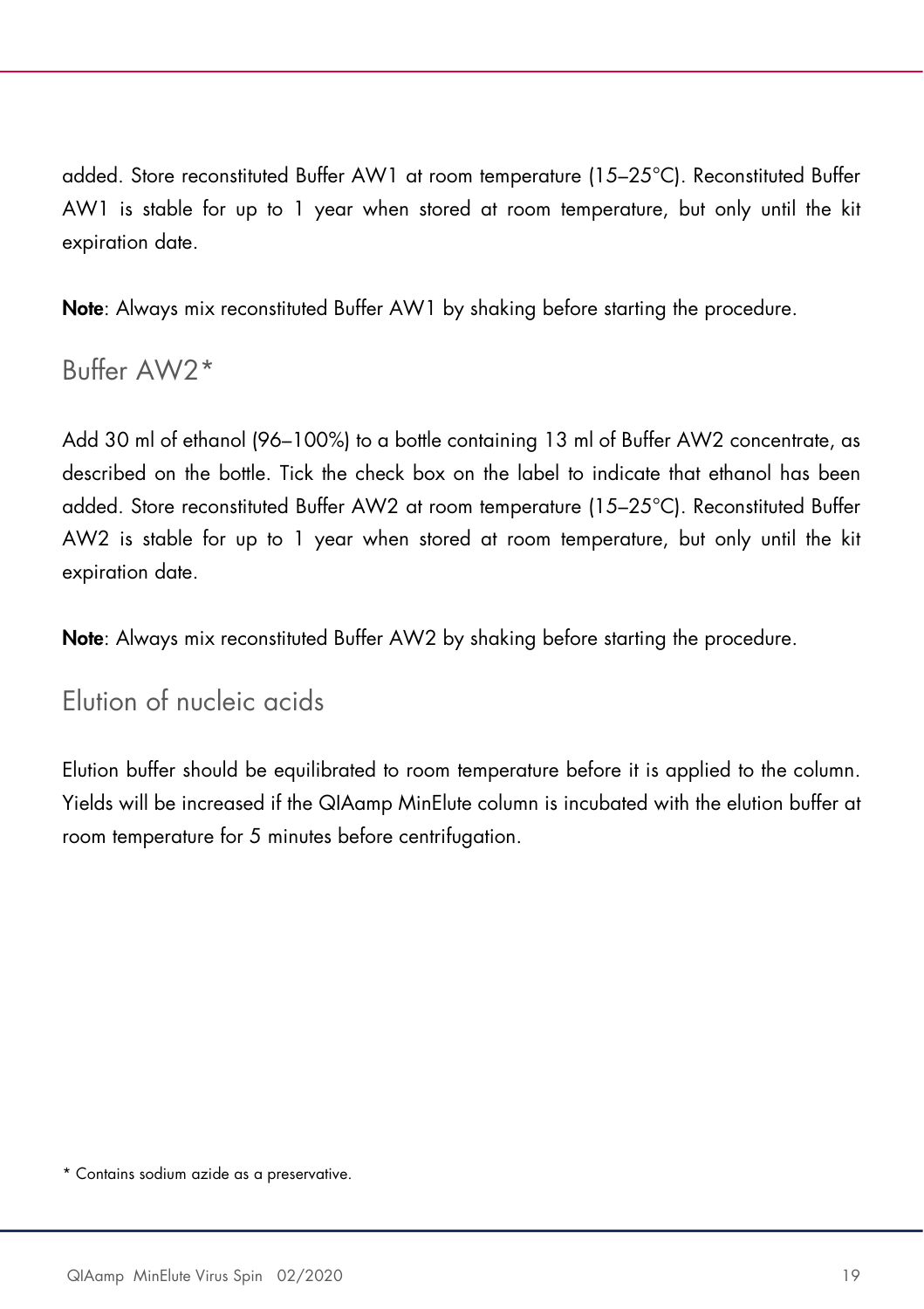# Protocol: Purification of Viral Nucleic Acids from Plasma or Serum

This protocol is for purification of viral nucleic acids from 200 µl of plasma or serum using the QIAamp MinElute Virus Spin Kit and a microcentrifuge. For automated purification using the QIAamp MinElute Virus Spin Kit with the QIAcube Connect, refer to the QIAcube User Manual and the relevant protocol sheet.

Important point before starting

- All centrifugation steps are carried out at room temperature  $(15-25^{\circ}C)$ . Things to do before starting
- **Equilibrate samples to room temperature.**
- Equilibrate Buffer AVE to room temperature for elution in step 14.
- Prepare a 56°C heating block for use in steps 4 and 13.
- Ensure that Buffer AW1, Buffer AW2, and QIAGEN Protease have been prepared according to instructions on page 16–19.
- Add carrier RNA reconstituted in Buffer AVE to Buffer AL according to instructions on page 17.

#### Procedure

- 1. Pipet 25 µl QIAGEN Protease into a 1.5 ml microcentrifuge tube (not provided). Note: Read "Preparation of QIAGEN Protease", page 16, for information about resuspending QIAGEN Protease in Buffer AVE (recommended) or Protease Resuspension Buffer.
- 2. Add 200 µl of plasma or serum into the microcentrifuge tube.

If the sample volume is less than 200 µl, add the appropriate volume of 0.9% sodium chloride solution to bring the volume of protease and sample up to a total of 225 µl.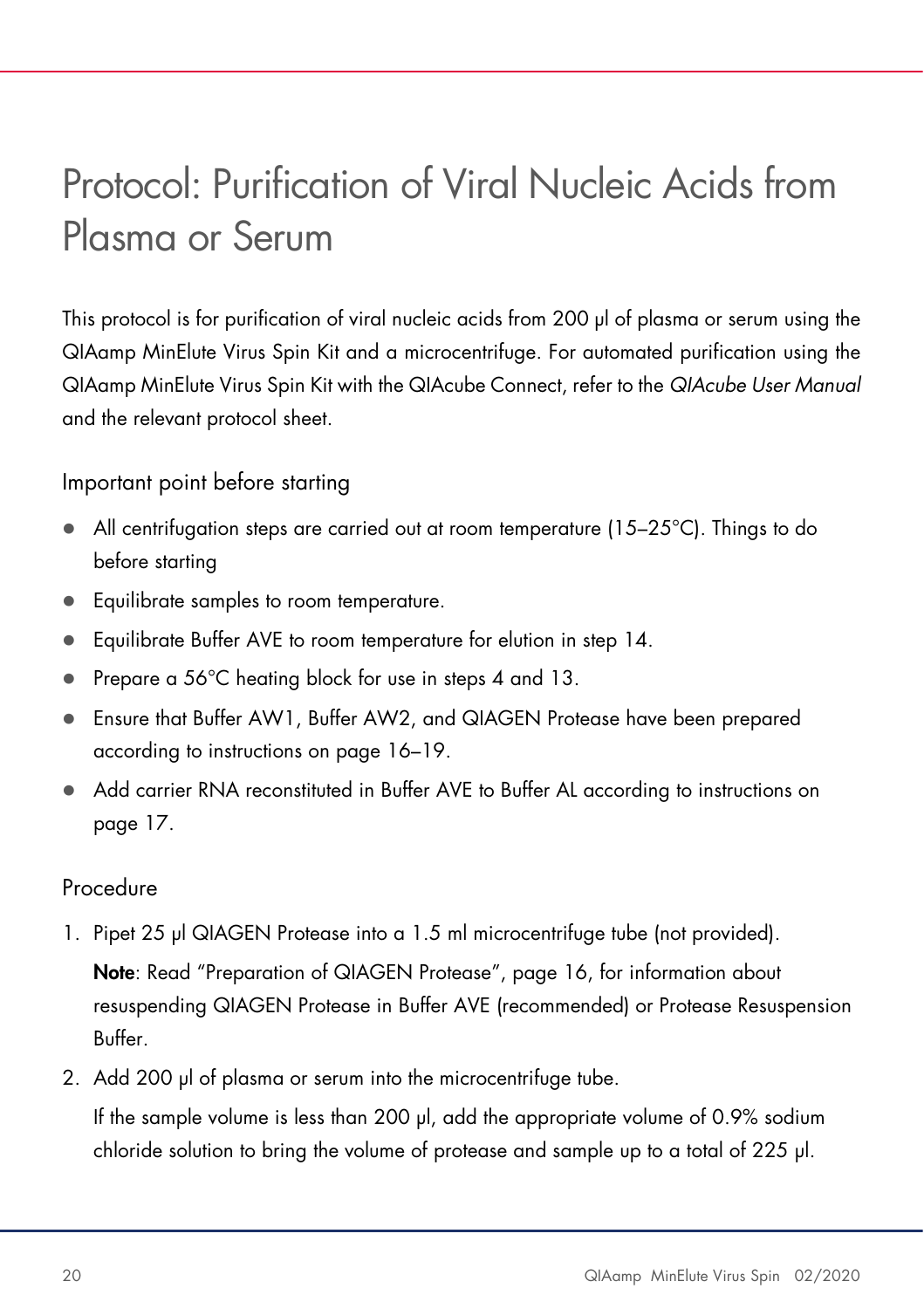3. Add 200 µl Buffer AL (containing 28 µg/ml of carrier RNA). Close the cap and mix by pulse-vortexing for 15 s. In order to ensure efficient lysis, it is essential that the sample and Buffer AL are mixed thoroughly to yield a homogeneous solution.

Note: Do not add QIAGEN Protease directly to Buffer AL.

- 4. Incubate at 56°C for 15 min in a heating block.
- 5. Briefly centrifuge the 1.5 ml tube to remove drops from the inside of the lid.
- 6. Add 250 µl of ethanol (96–100%) to the sample, close the cap and mix thoroughly by pulse-vortexing for 15 s. Incubate the lysate with the ethanol for 5 min at room temperature (15–25°C).

Note: If ambient temperature exceeds 25°C, ethanol should be cooled on ice before adding to the lysate.

- 7. Briefly centrifuge the 1.5 ml tube to remove drops from the inside of the lid.
- 8. Carefully apply all of the lysate from step 7 onto the QIAamp MinElute column without wetting the rim. Close the cap and centrifuge at 6000 x g (8000 rpm) for 1 min. Place the QIAamp MinElute column in a clean 2 ml collection tube, and discard the collection tube containing the filtrate.

If the lysate has not completely passed through the column after centrifugation, centrifuge again at higher speed until the QIAamp MinElute column is empty.

9. Recommended: Carefully open the QIAamp MinElute column, and add 500 µl of Buffer AW1 without wetting the rim. Close the cap and centrifuge at 6000 x  $q$  (8000 rpm) for 1 min. Place the QIAamp MinElute column in a clean 2 ml collection tube, and discard the collection tube containing the filtrate.

Note: This step increases kit performance when processing inhibitory samples.

10.Carefully open the QIAamp MinElute column, and add 500 µl of Buffer AW2 without wetting the rim. Close the cap and centrifuge at 6000 x  $q$  (8000 rpm) for 1 min. Place the QIAamp MinElute column in a clean 2 ml collection tube, and discard the collection tube containing the filtrate.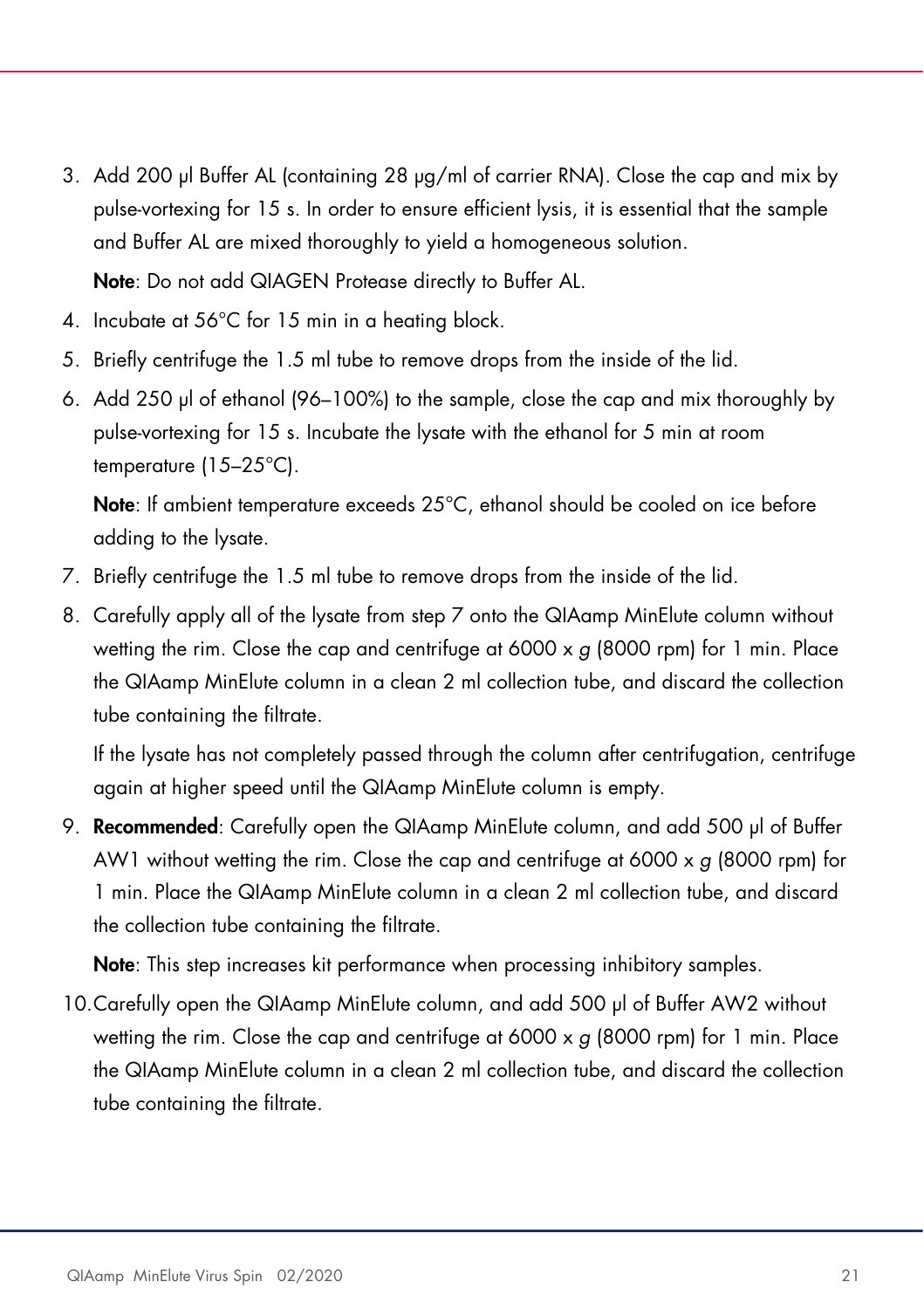11.Carefully open the QIAamp MinElute column and add 500 µl of ethanol (96–100%) without wetting the rim. Close the cap and centrifuge at 6000 x  $q$  (8000 rpm) for 1 min. Discard the collection tube containing the filtrate.

Ethanol carryover into the eluate may cause problems in downstream applications. Some centrifuge rotors may vibrate upon deceleration, resulting in the flow-through, which contains ethanol, contacting the QIAamp MinElute column. Removing the QIAamp MinElute column and collection tube from the rotor may also cause flow-through to come into contact with the QIAamp MinElute column.

- 12.Place the QIAamp MinElute column in a clean 2 ml collection tube. Centrifuge at full speed (20,000 x g; 14,000 rpm) for 3 min to dry the membrane completely.
- 13.Recommended: Place the QIAamp MinElute column into a new 2 ml collection tube (not provided), open the lid, and incubate the assembly at 56°C for 3 min to dry the membrane completely.

This step serves to evaporate any remaining liquid.

14.Place the QIAamp MinElute column in a clean 1.5 ml microcentrifuge tube (not provided), and discard the collection tube with the filtrate. Carefully open the lid of the QIAamp MinElute column, and apply 20–150 µl of Buffer AVE or RNase-free water to the center of the membrane. Close the lid and incubate at room temperature for 1 min. Centrifuge at full speed  $(20,000 \times q; 14,000 \text{ rpm})$  for 1 min.

Important: Ensure that the elution buffer is equilibrated to room temperature. If elution is done in small volumes (<50 µl), the elution buffer must be dispensed onto the center of the membrane for complete elution of bound RNA and DNA.

Elution volume is flexible and can be adapted according to the requirements of the downstream application. Remember that the recovered eluate volume will be approximately 5 µl less than the elution buffer volume applied onto the column. Incubating the QIAamp MinElute column loaded with Buffer AVE or water for 5 min at room temperature before centrifugation generally increases DNA and RNA yield.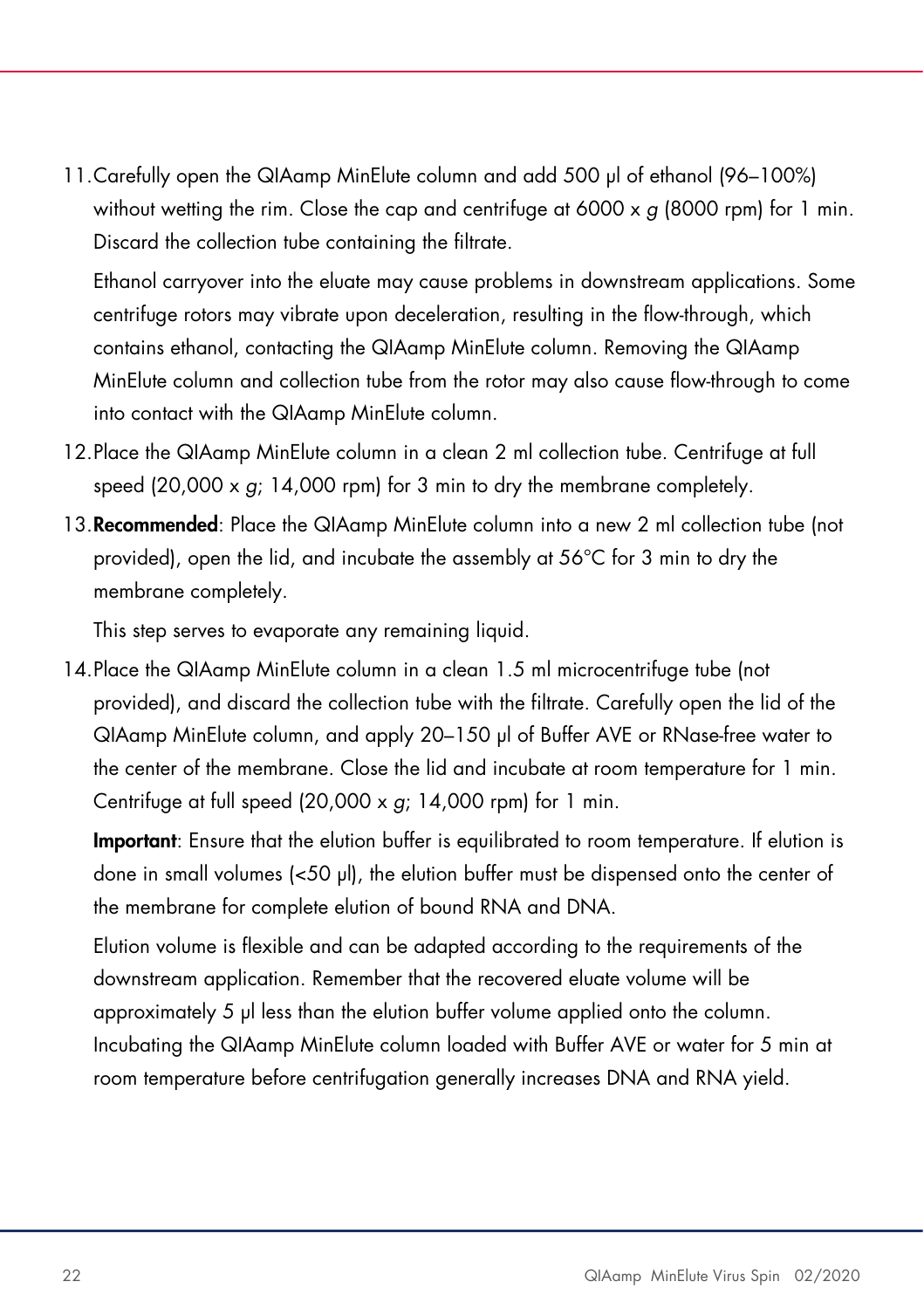### Troubleshooting Guide

This troubleshooting guide may be helpful in solving any problems that may arise. The scientists in QIAGEN Technical Services are always happy to answer any questions you may have about either the information and protocol in this handbook or molecular biology applications (see back cover for contact information).

|    |                                                          | <b>Comments and suggestions</b>                                                                                                                                                                                                                                                                                                                                                                                           |
|----|----------------------------------------------------------|---------------------------------------------------------------------------------------------------------------------------------------------------------------------------------------------------------------------------------------------------------------------------------------------------------------------------------------------------------------------------------------------------------------------------|
|    | Little or no nucleic acid in the eluate                  |                                                                                                                                                                                                                                                                                                                                                                                                                           |
| a) | Carrier RNA not added<br>to Buffer AL                    | Reconstitute carrier RNA in Buffer AVE and mix with Buffer AL as described<br>on page 17. Repeat the purification procedure with new samples.                                                                                                                                                                                                                                                                             |
| b) | Degraded carrier RNA                                     | Carrier RNA reconstituted in Buffer AVE was not stored at -20°C or<br>underwent multiple freeze-thaw cycles. Alternatively, Buffer AL-carrier RNA<br>mixture was stored for more than 48 hours at 2-8°C. Prepare a new tube of<br>carrier RNA dissolved in Buffer AVE and mix with Buffer AL. Repeat the<br>purification procedure with new samples.                                                                      |
| c) | Buffer AL-carrier RNA<br>mixture mixed<br>insufficiently | Mix Buffer AL with carrier RNA by gently inverting the tube of Buffer AL-<br>carrier RNA at least 10 times.                                                                                                                                                                                                                                                                                                               |
| d) | Low-percentage ethanol<br>used instead of 96-100%        | Repeat the purification procedure with new samples and 96-100% ethanol.<br>Do not use denatured alcohol, which contains other substances such as<br>methanol or methylethylketone.                                                                                                                                                                                                                                        |
| e) | RNA degraded                                             | Check the integrity of the RNA in the original samples. Often RNA is<br>degraded by RNases in the starting material (plasma, serum, body fluids).<br>Ensure that the samples are processed quickly following collection or removal<br>from storage. Check for RNase contamination of buffers and water and<br>ensure that no RNase is introduced during the procedure. Use Buffer AVE or<br>RNase-free water for elution. |
| f) | RNase contamination in<br><b>Buffer AVE</b>              | If tubes containing Buffer AVE are accessed repeatedly, be careful to not<br>introduce RNases. In case of RNase contamination, replace the open vial of<br>Buffer AVE with a new vial. Repeat the purification procedure with new<br>samples.                                                                                                                                                                             |
| g) | Buffer AW1 or Buffer<br>AW2 prepared<br>incorrectly      | Check that Buffer AW1 and Buffer AW2 concentrates were diluted with the<br>correct volume of 96-100% ethanol. Repeat the purification procedure with<br>new samples.                                                                                                                                                                                                                                                      |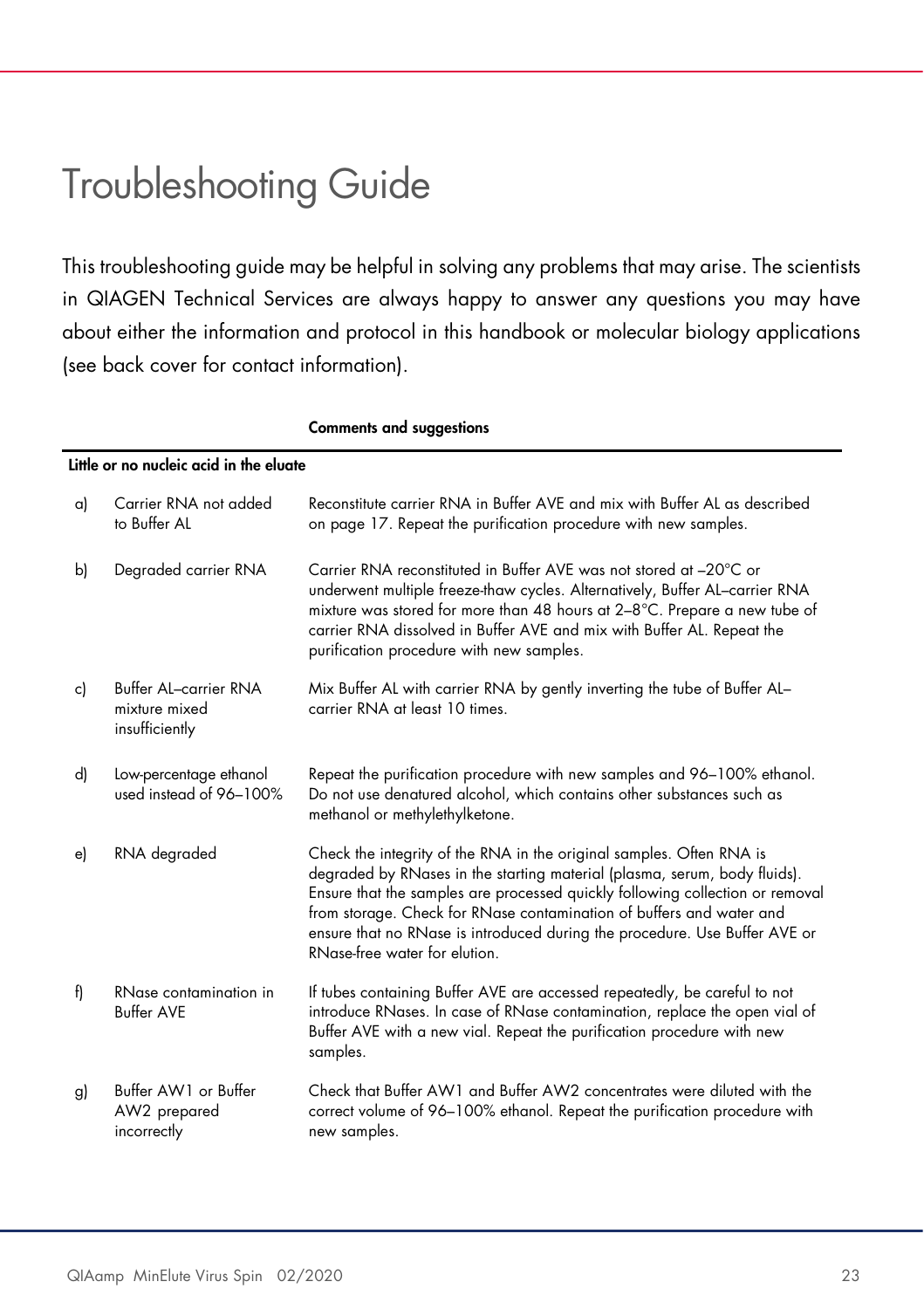#### Comments and suggestions

| h) | Buffer AW1 or Buffer<br>AW2 prepared with low-<br>percentage ethanol                                                       | Check that Buffer AW1 and Buffer AW2 concentrates were diluted with<br>96-100% ethanol. Do not use denatured alcohol, which contains other<br>substances such as methanol or methylethylketone. Repeat the purification<br>procedure with new samples.                                                                                                                                 |
|----|----------------------------------------------------------------------------------------------------------------------------|----------------------------------------------------------------------------------------------------------------------------------------------------------------------------------------------------------------------------------------------------------------------------------------------------------------------------------------------------------------------------------------|
| i) | Protease Resuspension<br>Buffer used with<br>incompatible starting<br>materials                                            | Protease Resuspension Buffer is not compatible with samples or internal<br>controls that contain phosphate (e.g., viral transport medium, cell culture<br>supernatants, or phosphate-buffered saline). If the sample or internal control<br>contains phosphate, it is highly recommended to resuspend QIAGEN<br>Protease in Buffer AVE. See "Preparation of QIAGEN Protease", page 16. |
|    |                                                                                                                            | RNA or DNA does not perform well in downstream enzymatic reactions                                                                                                                                                                                                                                                                                                                     |
| a) | Little or no nucleic acid<br>in the eluate                                                                                 | See "Little or no nucleic acid in the eluate for possible reasons. Increase the<br>amount of eluate added to the reaction, if possible.                                                                                                                                                                                                                                                |
| b) | Samples frozen and<br>thawed more than once                                                                                | Repeated freezing and thawing should be avoided (see page 16). Always<br>use fresh samples or samples thawed only once.                                                                                                                                                                                                                                                                |
| c) | Low concentration of<br>virus in the samples.                                                                              | Samples were left standing at room temperature for too long. Repeat the<br>purification procedure with new samples                                                                                                                                                                                                                                                                     |
| d) | Insufficient sample lysis<br>in Buffer AL                                                                                  | QIAGEN Protease was subjected to elevated temperature for a prolonged<br>time. Repeat the procedure using new samples and fresh QIAGEN Protease.                                                                                                                                                                                                                                       |
| e) | Too much or too little<br>carrier RNA in the eluate                                                                        | Determine the maximum amount of carrier RNA suitable for your amplification<br>reaction. Adjust the concentration of carrier RNA added to Buffer AL<br>accordingly (see "Addition of carrier RNA to Buffer AL", page 17).                                                                                                                                                              |
| f) | Reduced sensitivity.                                                                                                       | Determine the maximum volume of eluate suitable for your amplification<br>reaction. Reduce or increase the volume of eluate added to the amplification<br>reaction accordingly. The elution volume can be adapted proportionally                                                                                                                                                       |
| g) | Performance of purified<br>nucleic acids in<br>downstream assays<br>varies with aging of<br>reconstituted wash<br>buffers. | Salt and ethanol components of Buffer AW1 or Buffer AW2 may have<br>separated out after being left for a long period between preparations. Always<br>mix buffers thoroughly before each preparation                                                                                                                                                                                    |
| h) | A new combination of<br>reverse transcriptase and<br>Tag DNA polymerase<br>was used                                        | If enzymes are changed it may be necessary to readjust the amount of carrier<br>RNA added to Buffer AL and the amount of eluate used.                                                                                                                                                                                                                                                  |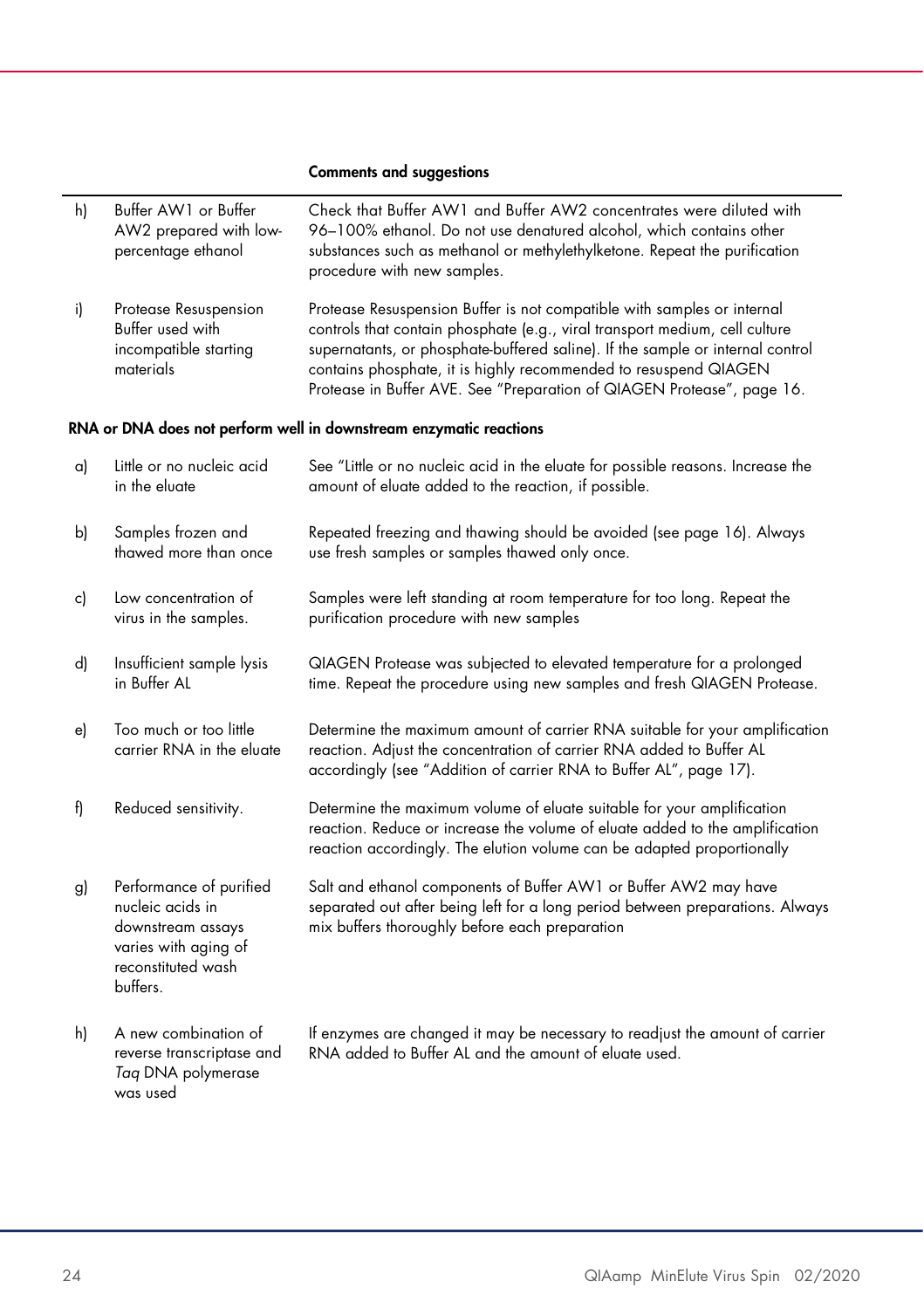#### Comments and suggestions

#### General handling

| a) | Clogged QIAamp<br>MinElute column | Cryoprecipitates may have formed plasma due to repeated freezing and<br>thawing. These can block the QIAamp MinElute column. Do not use plasma<br>that has been frozen and thawed more than once. |
|----|-----------------------------------|---------------------------------------------------------------------------------------------------------------------------------------------------------------------------------------------------|
|    |                                   | If cryoprecipitates have formed clear sample by centrifugation as described in<br>"Sample storage" on page 16 before starting the sample preparation.                                             |
| Ы  | Variable elution volumes          | This is normal when different sample types have been processed.                                                                                                                                   |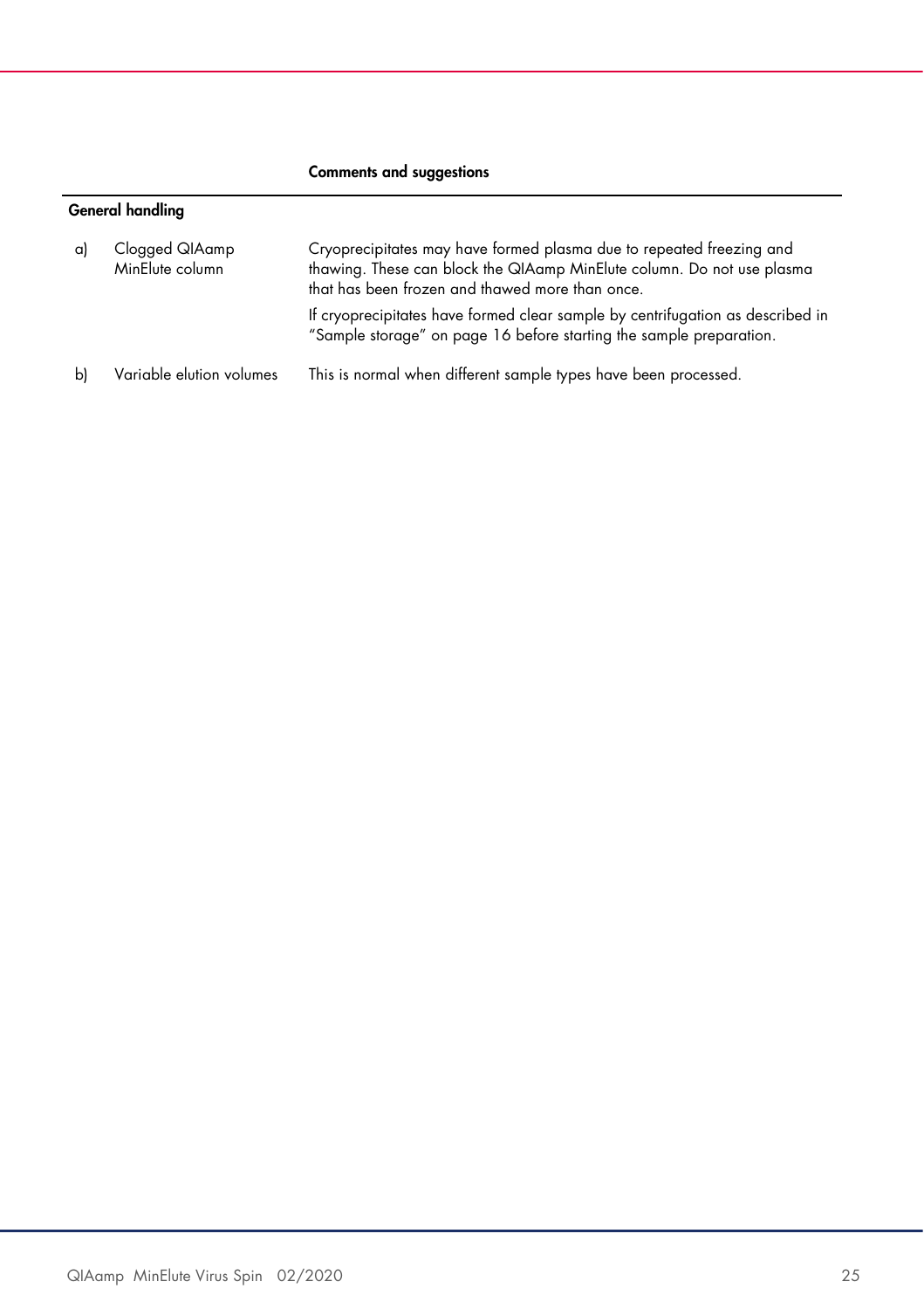# Appendix

#### Handling RNA

Ribonucleases (RNases) are very stable and active enzymes that generally do not require cofactors to function. Since RNases are difficult to inactivate, and only minute amounts are sufficient to destroy RNA, do not use any plasticware or glassware without first eliminating possible RNase contamination. Care should be taken to avoid inadvertently introducing RNases into the RNA sample during or after the isolation procedure. In order to create and maintain an RNase-free environment, the following precautions must be taken during pretreatment and use of disposable and non-disposable vessels and solutions while working with RNA.

#### General handling

Proper microbiological aseptic technique should always be used when working with RNA. Hands and dust particles may carry bacteria and molds and are the most common sources of RNase contamination. Always wear latex or vinyl gloves while handling reagents and RNA samples to prevent RNase contamination from the surface of the skin or from dusty laboratory equipment. Change gloves frequently and keep tubes closed.

#### Disposable plasticware

The use of sterile, disposable polypropylene tubes is recommended throughout the procedure. These tubes are generally RNase-free and do not require pretreatment to inactivate RNases.

#### Nondisposable plasticware

Nondisposable plasticware should be treated before use to ensure that it is RNase-free. Plasticware should be thoroughly rinsed with 0.1 M NaOH,\* 1 mM EDTA\* followed by

<sup>\*</sup> When working with chemicals, always wear a suitable lab coat, disposable gloves, and protective goggles. For more information, consult the appropriate safety data sheets (SDSs), available from the product supplier.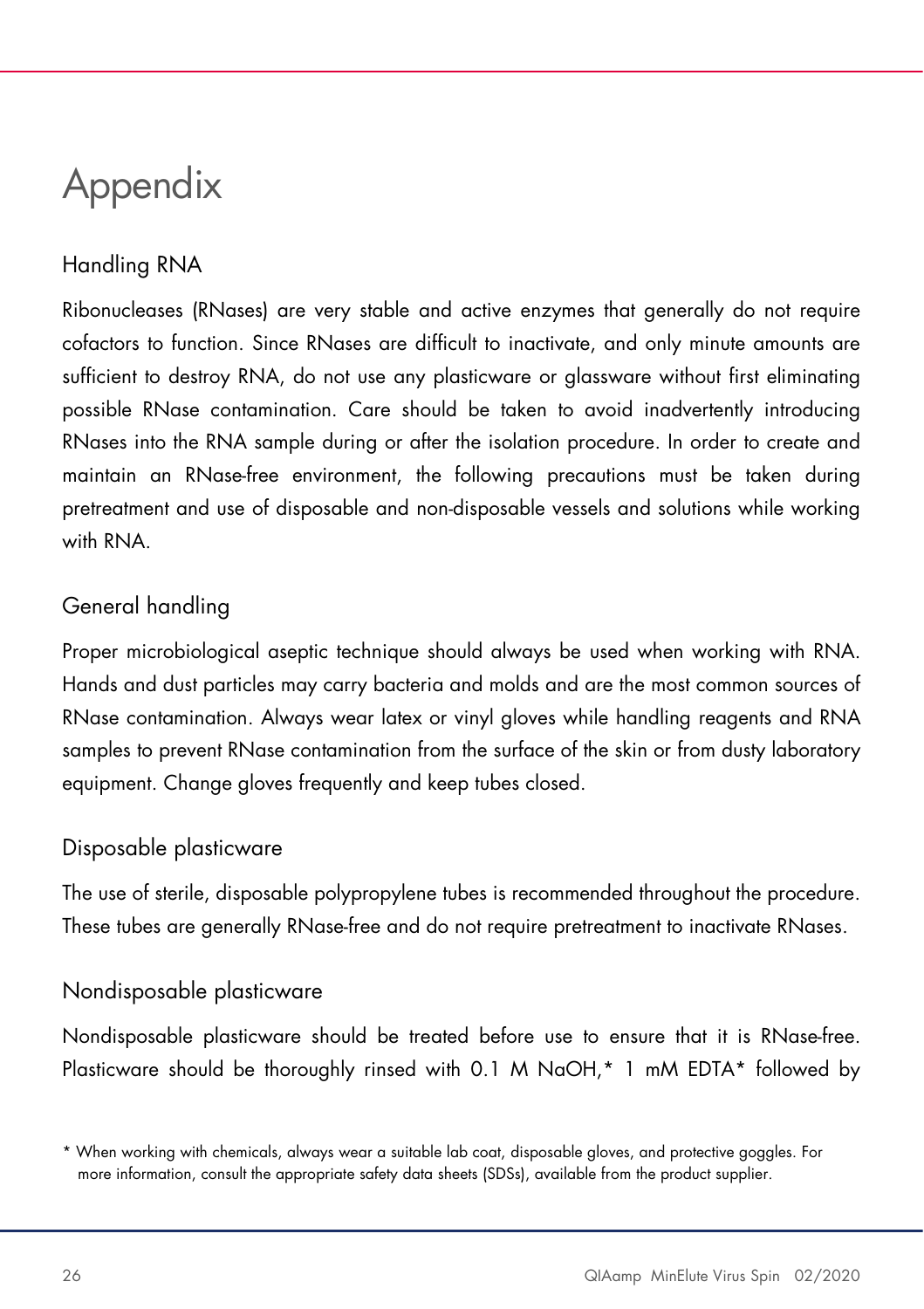RNase-free water\* (see "Solutions", page 27). Alternatively, chloroform-resistant plasticware can be rinsed with chloroform\* to inactivate RNases.

#### Glassware

Glassware should be treated before use to ensure that it is RNase-free. Glassware used for RNA work should be cleaned with detergent, thoroughly rinsed and oven-baked at >240°C for four or more hours (overnight, if more convenient) before use. Autoclaving alone will not fully inactivate many RNases. Oven baking will both inactivate ribonucleases and ensure that no other nucleic acids (such as plasmid DNA) remain on the surface of the glassware. Alternatively, glassware can be treated with DEPC\* (diethyl pyrocarbonate). Cover the glassware with 0.1% DEPC in water overnight (12 hours) at 37°C, and then autoclave or heat to 100°C for 15 minutes to remove residual DEPC.

Note: Corex® tubes should be rendered RNase-free by treatment with DEPC and not by baking. This will reduce the failure rate of this type of tube during centrifugation.

#### Electrophoresis tanks

Electrophoresis tanks should be cleaned with detergent solution (e.g., 0.5% SDS),\* rinsed with water, dried with ethanol, \* † and then filled with a solution of 3% hydrogen peroxide. \* After 10 minutes at room temperature, the electrophoresis tanks should be rinsed thoroughly with RNase-free water.

#### **Solutions**

Solutions (water and other solutions) should be treated with 0.1% DEPC. DEPC will react with primary amines and cannot be used directly to treat Tris buffers. DEPC is highly unstable in

<sup>\*</sup> When working with chemicals, always wear a suitable lab coat, disposable gloves, and protective goggles. For more information, consult the appropriate safety data sheets (SDSs), available from the product supplier.

<sup>†</sup> Plastics used for some electrophoresis tanks are not resistant to ethanol. Take proper care and check the supplier's instructions.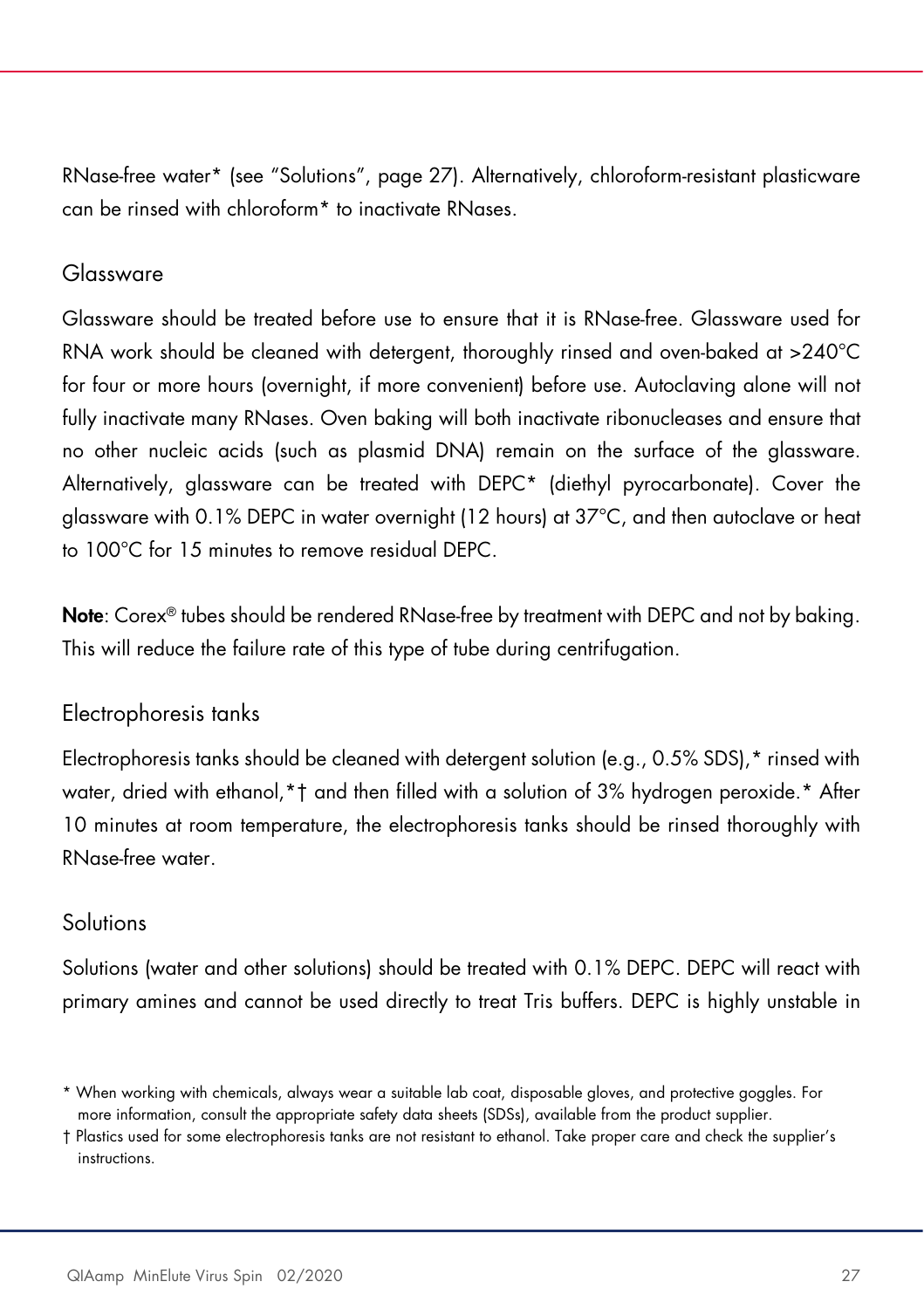the presence of Tris buffers and decomposes rapidly into ethanol and CO2. When preparing Tris buffers, treat water with DEPC first, and then dissolve Tris to make the appropriate buffer.

DEPC is a strong, but not absolute, inhibitor of RNases. It is commonly used at a concentration of 0.1% to inactivate RNases on glass or plasticware or to create RNase-free solutions and water. DEPC inactivates RNases by covalent modification. Trace amounts of DEPC will modify purine residues in RNA by carbethoxylation. Carbethoxylated RNA is translated with very low efficiency in cell-free systems. However, its ability to form DNA:RNA or RNA:RNA hybrids is not seriously affected unless a large fraction of the purine residues have been modified. Residual DEPC must always be removed from solutions or vessels by autoclaving or heating to 100°C for 15 minutes.

Add 0.1 ml DEPC to 100 ml of the solution to be treated, and shake vigorously to bring the DEPC into solution or let the solution incubate for 12 hours at 37°C. Autoclave for 15 minutes to remove any trace of DEPC. It may be desirable to test water sources for the presence of contaminating RNases since many sources of distilled water are free of RNase activity.

Note: QIAamp MinElute Virus Spin Kit buffers are not rendered RNase-free by DEPC treatment and are therefore free of any DEPC contamination.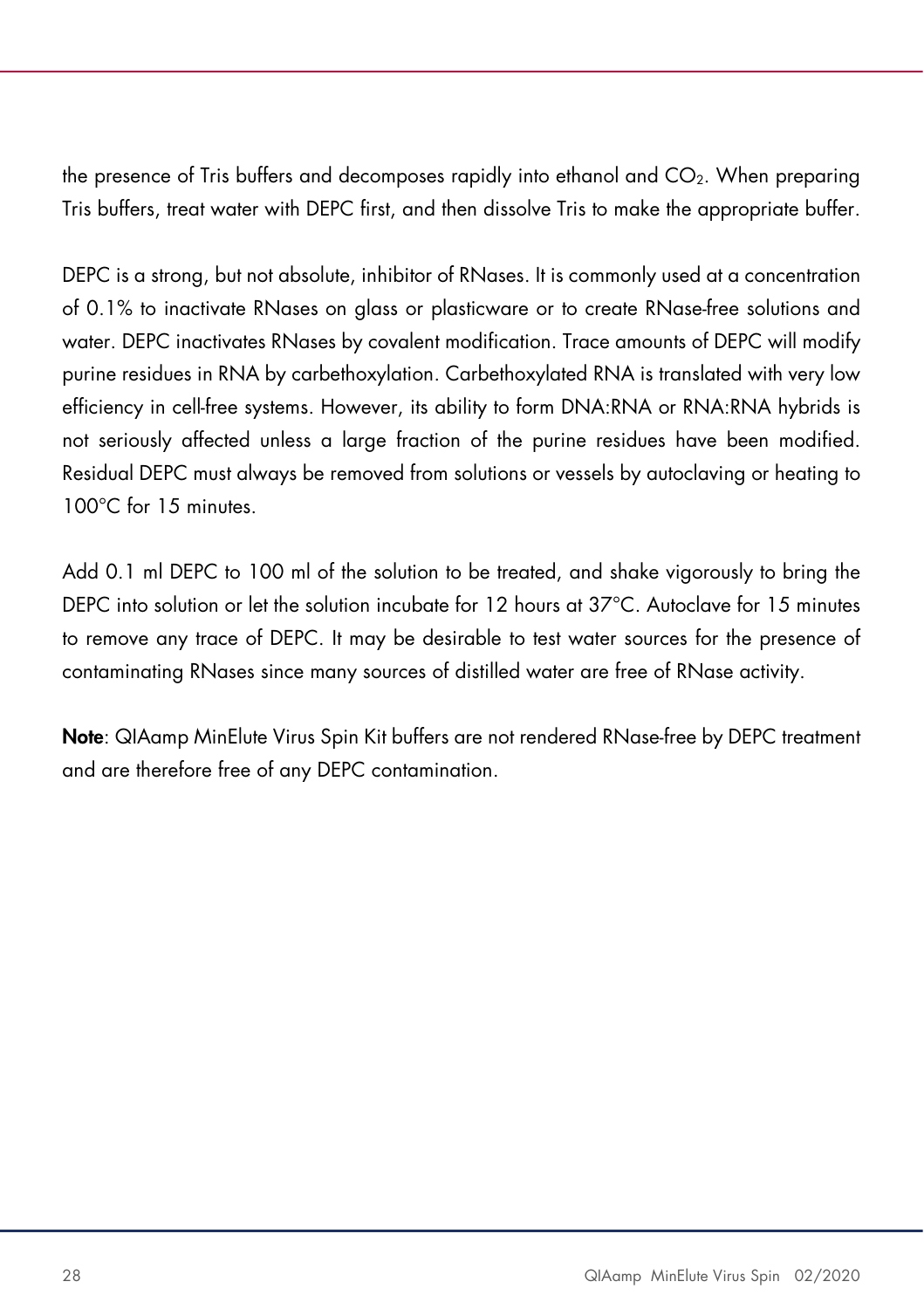# Ordering Information

| Product                                         | <b>Contents</b>                                                                                                                                              | Cat. no. |
|-------------------------------------------------|--------------------------------------------------------------------------------------------------------------------------------------------------------------|----------|
| <b>QIAamp MinElute Virus</b><br>Spin Kit (50)   | For 50 minipreps: 50 QIAamp MinElute<br>Columns, QIAGEN Protease, Carrier RNA,<br>Buffers, Collection Tubes (2 ml)                                           | 57704    |
| <b>QIAGEN</b> spin-column kits                  | QIAcube Connect - for fully automated nucleic acid extraction with                                                                                           |          |
| QIAcube Connect*                                | Instrument, connectivity package, 1 year<br>warranty on parts and labor                                                                                      | Inquire  |
| Starter Pack, QIAcube                           | Filter-tips, 200 µl (1024), 1000 µl filter-tips<br>(1024), 30 ml reagent bottles (12), rotor<br>adapters (240), elution tubes (240), rotor<br>adapter holder | 990395   |
| Filter-Tips, 1000 µl<br>(1024)                  | Sterile, Disposable Filter-Tips, racked;<br>$(8 \times 128)$                                                                                                 | 990352   |
| Filter-Tips, 200 µl<br>(1024)                   | Sterile, Disposable Filter-Tips, racked;<br>$(8 \times 128)$                                                                                                 | 990332   |
| Rotor Adapters (10 x<br>24)                     | For 240 preps: 240 Disposable Rotor<br>Adapters; for use with the QIAcube<br>instruments                                                                     | 990394   |
| <b>Related products</b>                         |                                                                                                                                                              |          |
| <b>QIAamp MinElute Virus</b><br>Vacuum Kit (50) | For 50 minipreps: 50 QIAamp MinElute<br>Columns, QIAGEN Protease, Carrier RNA,<br>Buffers, Extension Tubes (3 ml), Collection<br>Tubes (1.5 ml)              | 57714    |
| <b>QlAamp DSP Virus Kit</b>                     | For 50 minipreps: QIAamp MinElute Columns,<br>Buffers, Reagents, Tubes, Column Extenders,<br><b>VacConnectors</b>                                            | 60704    |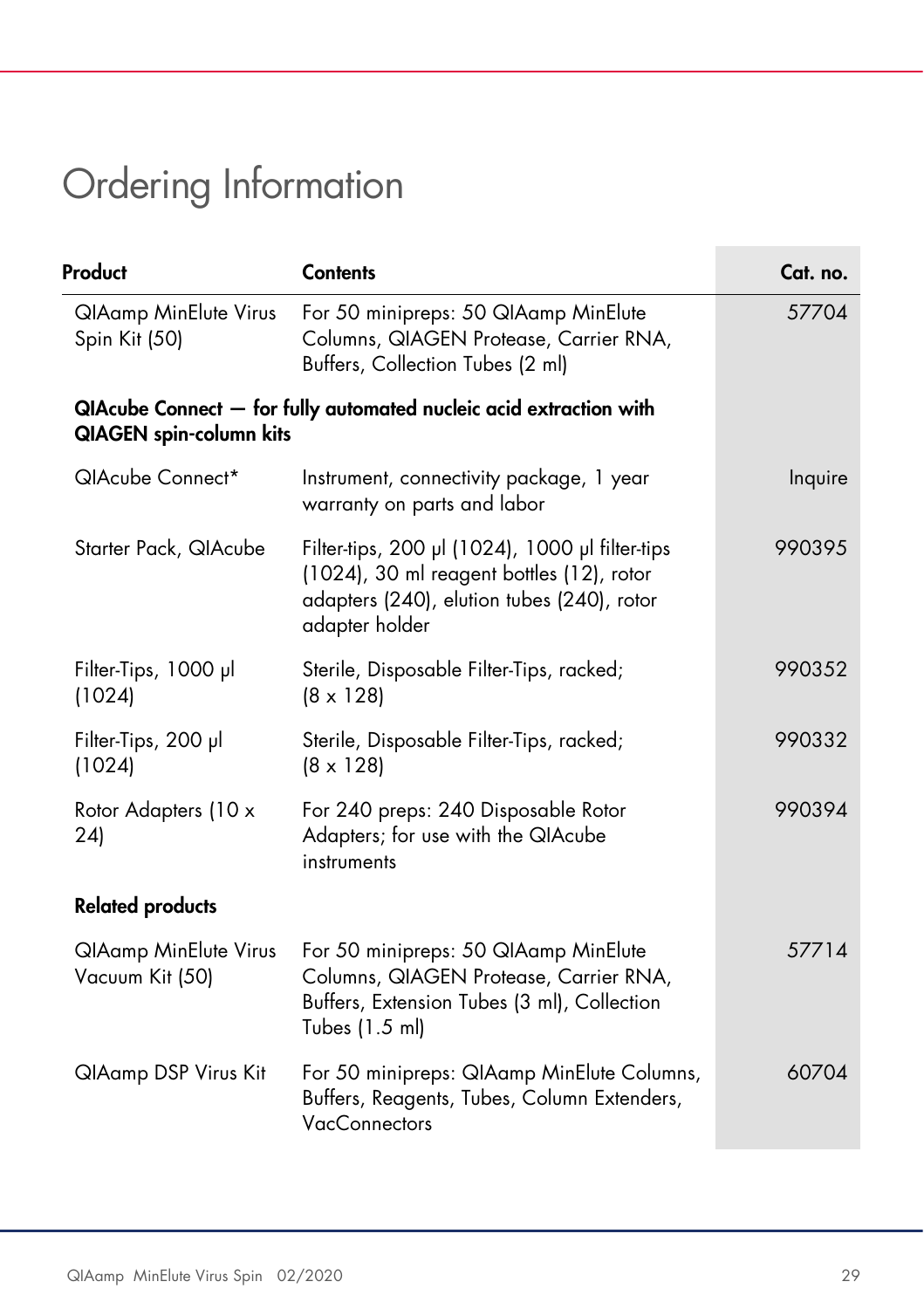| Product                                                      | <b>Contents</b>                                                                                                                                                                                         | Cat. no. |
|--------------------------------------------------------------|---------------------------------------------------------------------------------------------------------------------------------------------------------------------------------------------------------|----------|
| EZ1 <sup>®</sup> DSP Virus Kit<br>(48)                       | For 48 viral nucleic acid preps Prefilled<br>Reagent Cartridges, Disposable Tip Holders,<br>Disposable Filter-Tips, Sample Tubes, Elution<br>Tubes, Buffers, Carrier RNA:                               | 62724    |
| EZ1 DSP Virus Card                                           | Preprogrammed card for EZ1 DSP Virus<br>protocol                                                                                                                                                        | 9017707  |
| <b>QlAamp Virus</b><br>BioRobot <sup>®</sup> MDx Kit<br>(12) | For 12 x 96 preps: 12 QIAamp 96 Plates,<br>RNase-free Buffers, QIAGEN Protease, Elution<br>Microtubes CL, Caps, S-Blocks, Carrier RNA                                                                   | 965652   |
| QIAamp Media MDx<br>Kit (12)                                 | For 12 x 96 preps: 12 QIAamp 96 Plates,<br>Buffers, Proteinase K, S-Blocks, Disposable<br>Troughs, Racks with Elution Microtubes CL<br>(0.4 ml), Carrier RNA, Top Elute Fluid, Caps,<br><b>Tape Pad</b> | 965752   |
| <b>Accessories</b>                                           |                                                                                                                                                                                                         |          |
| QIAGEN Protease (7.5<br>AU)                                  | 7.5 Anson Units (lyophilized)                                                                                                                                                                           | 19155    |
| QIAGEN Protease (30<br>AU)                                   | 4 x 7.5 Anson Units (lyophilized)                                                                                                                                                                       | 19157    |
| Buffer AL (216 ml) 216<br>ml                                 | Lysis Buffer AL                                                                                                                                                                                         | 19075    |
| Buffer AW1<br>(concentrate, 242 ml)                          | 242 ml Wash Buffer (1) Concentrate                                                                                                                                                                      | 19081    |
| Buffer AW2<br>(concentrate, 324 ml)                          | 324 ml Wash Buffer (2) Concentrate                                                                                                                                                                      | 19072    |
| Collection Tubes (2 ml)                                      | 1000 collection tubes (2 ml)                                                                                                                                                                            | 19201    |
|                                                              |                                                                                                                                                                                                         |          |

\* All QIAcube Connect instruments are provided with a region-specific connectivity package, including tablet and equipment necessary to connect to the local network. Further, QIAGEN offers comprehensive instrument service products, including service agreements, installation, introductory training and preventive subscription. Contact your local sales representative to learn about your options.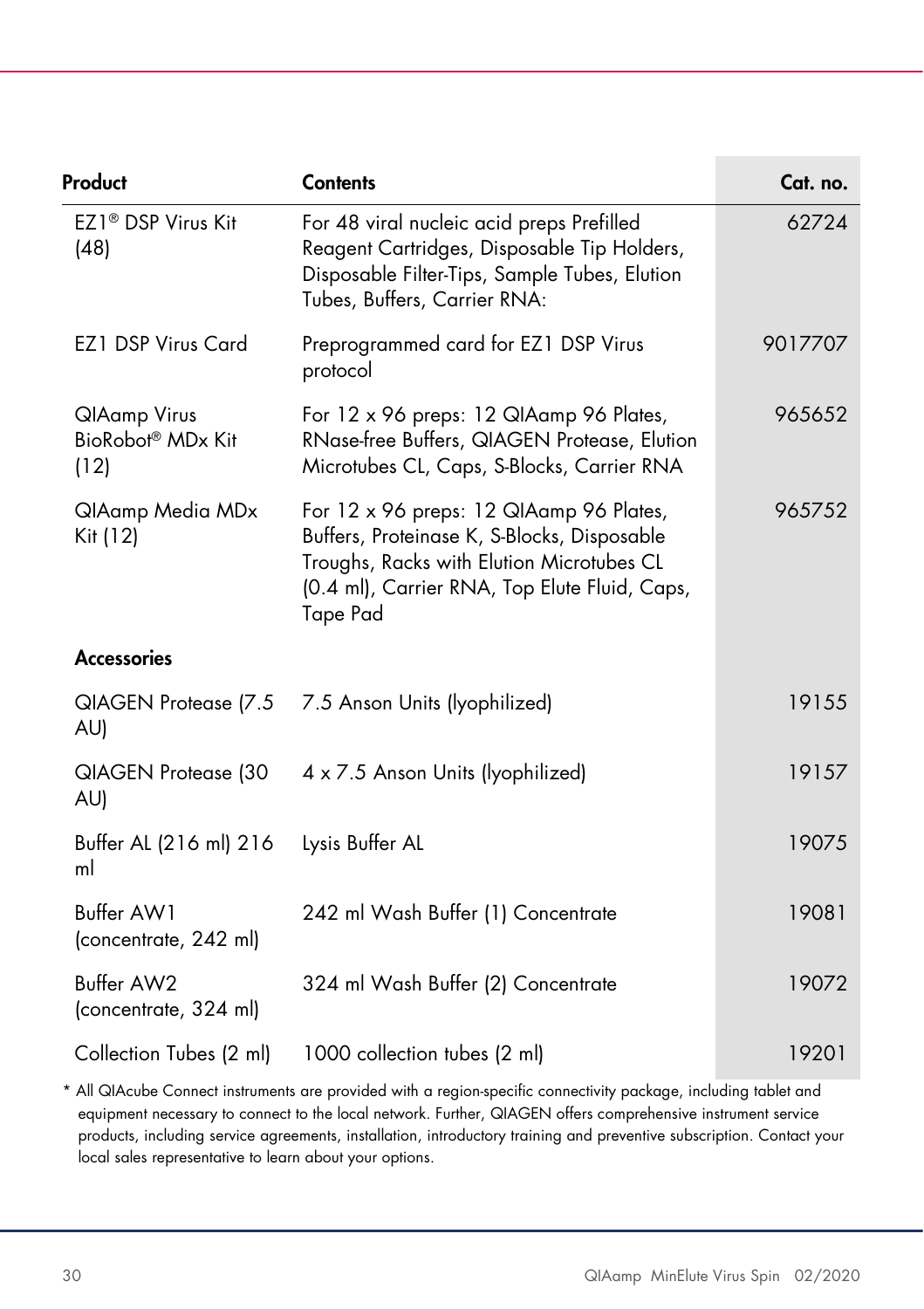For up-to-date licensing information and product-specific disclaimers, see the respective QIAGEN kit handbook or user manual. QIAGEN kit handbooks and user manuals are available at www.qiagen.com or can be requested from QIAGEN Technical Services or your local distributor.

### Document Revision History

| <b>Date</b>   | Changes                                                                  |
|---------------|--------------------------------------------------------------------------|
| February 2020 | Updated text, ordering information and intended use for QIAcube Connect. |

Trademarks: QIAGEN®, Sample to insight®, QIAamp®, QIAcube®, BioRobot®, EZ1® MinElute® (QIAGEN Group); Corex® (Corning, Inc.); Eppendorf® (Eppendorf Netheler-Hinz GmbH). Registered names, trademarks, etc. used in this document, even when not specifically marked as such, are not to be considered unprotected by law.

HB-0323-005 © 2020 QIAGEN, all rights reserved.